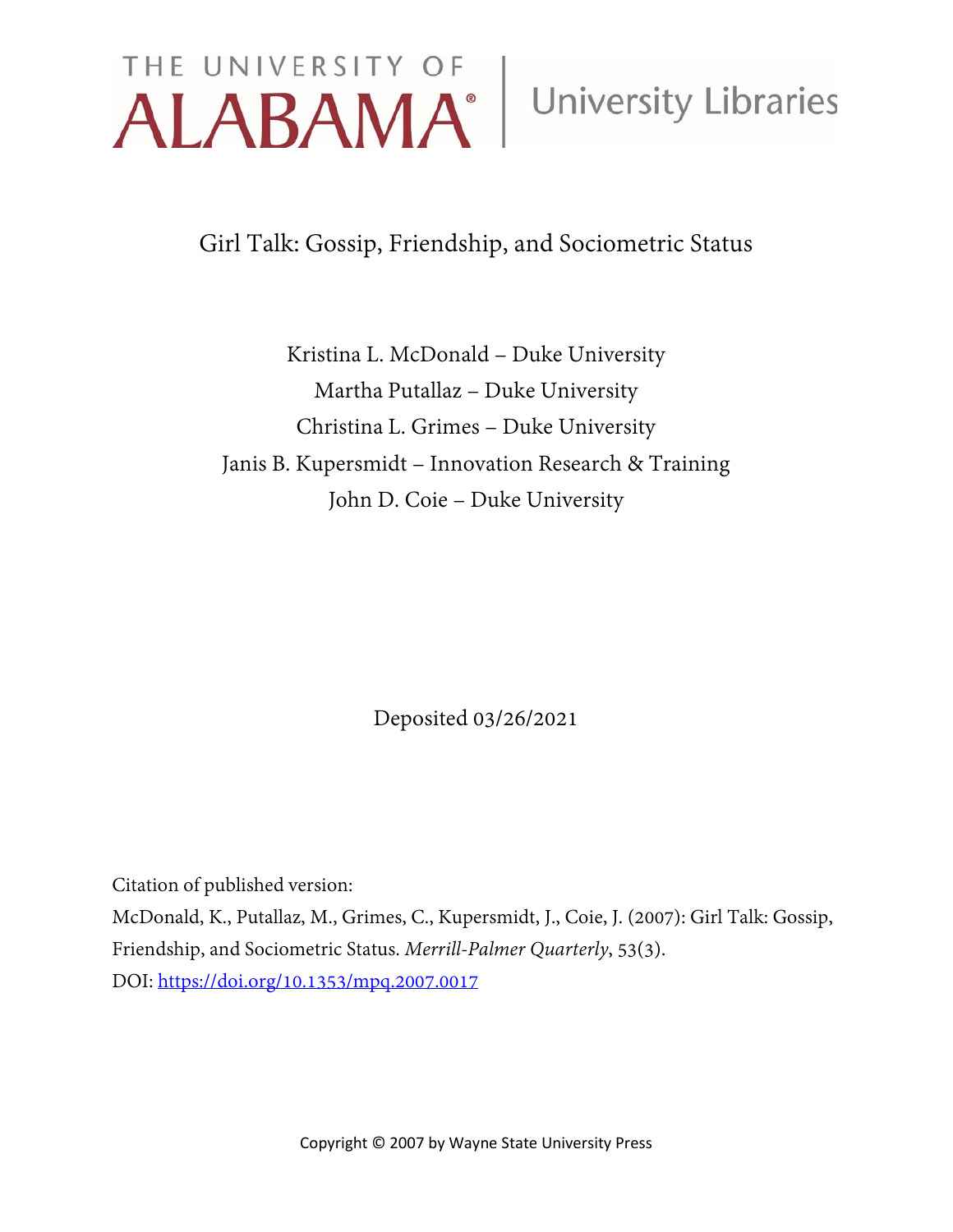# Girl Talk

# Gossip, Friendship, and Sociometric Status

Kristina L. McDonald, Martha Putallaz, and Christina L. Grimes *Duke University*

Janis B. Kupersmidt *Innovation Research & Training*

John D. Coie *Duke University*

This study examined the characteristics of gossip among fourth-grade girls and their close friends. Sixty friendship dyads were videotaped as they engaged in conversation, and their gossip was coded. Analyses revealed gossip to be a dominant feature of their interaction and that it was primarily neutral in valence. Sociometrically popular girls and their friends were observed to gossip more about peers, and their gossip was more evaluative than that between rejected girls and their friends. Gossip frequency and valence related to observed friendship closeness and friendship quality. Race differences in the characteristics of gossip were also explored. The study results are important in our efforts to develop a fuller understanding of the important interpersonal process of gossip and the functions that it serves in the context of close friendships.

It is universally recognized that friendship plays an important role in children's lives. Friendships are an important social context for children and are distinct from acceptance or rejection within the larger peer group

Kristina L. McDonald, Department of Psychology & Neuroscience; Martha Putallaz, Department of Psychology & Neuroscience; Christina L. Grimes, Department of Psychology & Neuroscience; Janis B. Kupersmidt, Innovation Research & Training; John D. Coie, Department of Psychology & Neuroscience.

This work was funded by grant MH52843-05 from the National Institute of Mental Health. Portions of this research were presented at the biennial meeting of the Society for Research in Child Development, Atlanta, GA, April 8, 2005. We are grateful to the children who participated in this research and to the staff of the Social Development Lab, especially Stacey Yee, Charlotte Roberts, and Lorlita Spann for their contributions to data coding.

Correspondence should be addressed to the first author at the Department of Psychology, Box 90086, Durham, NC 27708. Phone: (919) 660-5756. Fax: (919) 660-5726. E-mail: klm17@duke.edu.

*Merrill-Palmer Quarterly*, July 2007, Vol. 53, No. 3, pp. 381–411. Copyright © 2007 by Wayne State University Press, Detroit, MI 48201.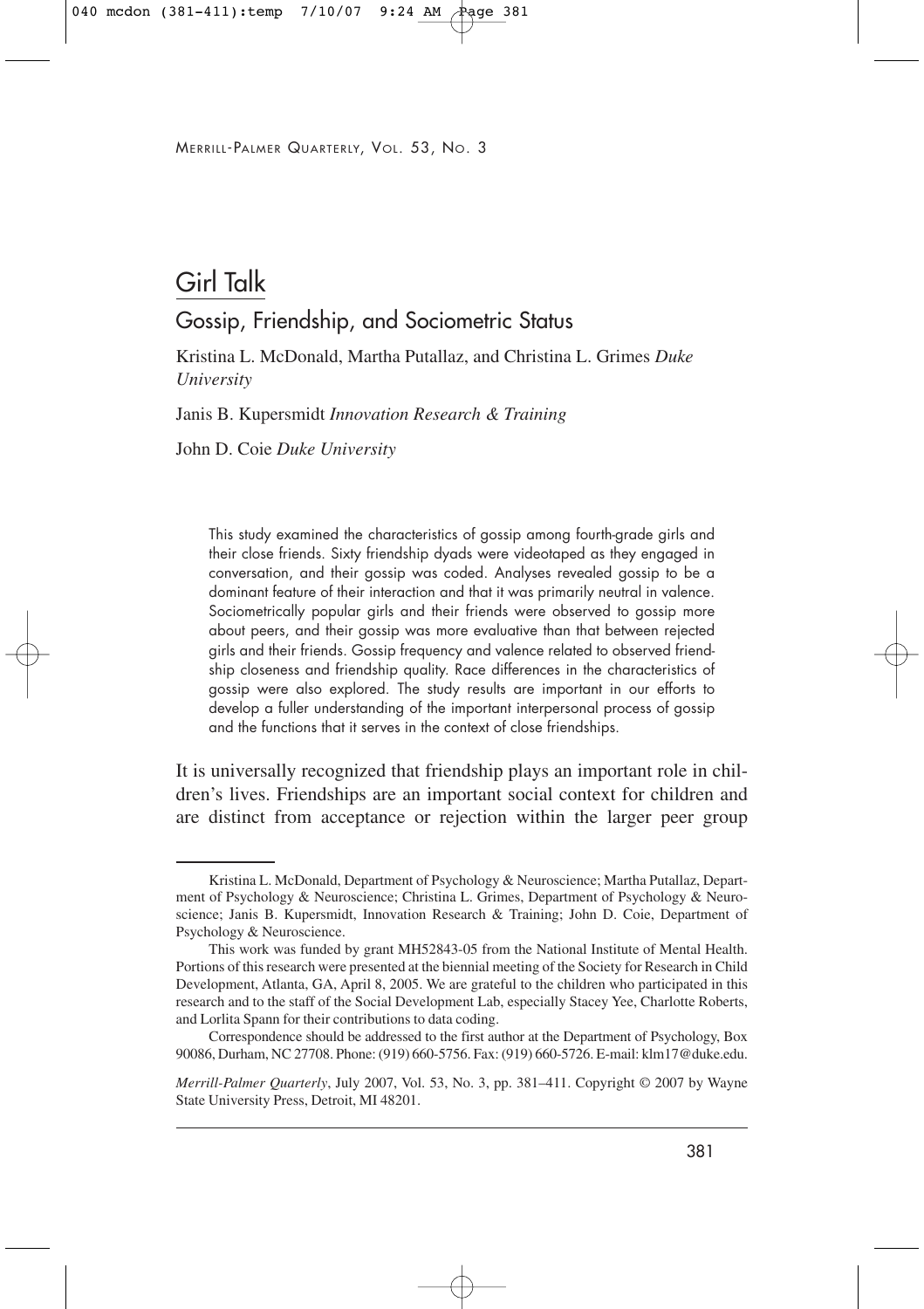(Bukowski & Hoza, 1989; Parker & Asher, 1993). A significant amount of research on friendship has taken place since Hartup's (1996) call for a renewed focus on the role it plays in children's development. Past research has primarily used questionnaire methods to assess friendship characteristics, and relatively little observational research has been conducted. However, such observational information is necessary to develop a richer understanding of friendship interactions (Ginsberg, Gottman, & Parker, 1986). It would be a mistake to assume that all important dynamics critical to understanding children's friendships would be captured by questionnaire reports alone.

Girls' friendships in particular offer a rich context for observational researchers because friendship is an important developmental niche for girls (Maccoby, 1986). Although friendships may also be important for boys, Maccoby (1998) suggests that they may be especially significant for girls, who place a great deal of importance on establishing distinct interpersonal relationships, whereas boys focus more on status and group acceptance. Girls spend more time in dyadic interaction, and boys tend to interact more frequently in groups (Maccoby, 1986). Girls report their friendships to be higher in the qualities of validation, caring, help, guidance, closeness, security, self-disclosure, and intimacy than boys (e.g., Parker & Asher, 1993; Rose & Rudolph, 2006). Thus, observational studies of girls' friendships may offer insight into the dynamics of a variety of friendship processes and interactions.

The process of interest within the current study is gossip, a dominant form of social interaction (Dunbar, 2004; Eder & Enke, 1991; Levin & Arluke, 1985) especially among friends (Blumberg, 1972). Although there is literature on gossip between adults, little work other than a few interesting but primarily qualitative studies (Eder & Enke, 1991; Gottman & Mettetal, 1986) has focused on children. In this study, we examine the characteristics of gossip, especially peer-related gossip, and the possible negative and positive functions that gossip serves in girls' friendships.

# *Gossip*

The origin of the word "gossip" is from the Old English *godsibb,* meaning "godparent" (Rosnow, 2001) or an activity that one engaged in with close friends (Dunbar, 2004). Before the nineteenth century, gossip was used to refer to men's camaraderie as well as that of the women who gathered in the home awaiting the birth of a child. By the beginning of the 1800s, gossip had come to refer to idle talk, slander, and backstabbing conversation (Rosnow, 2001). Whereas gossip began as a positive term used to describe both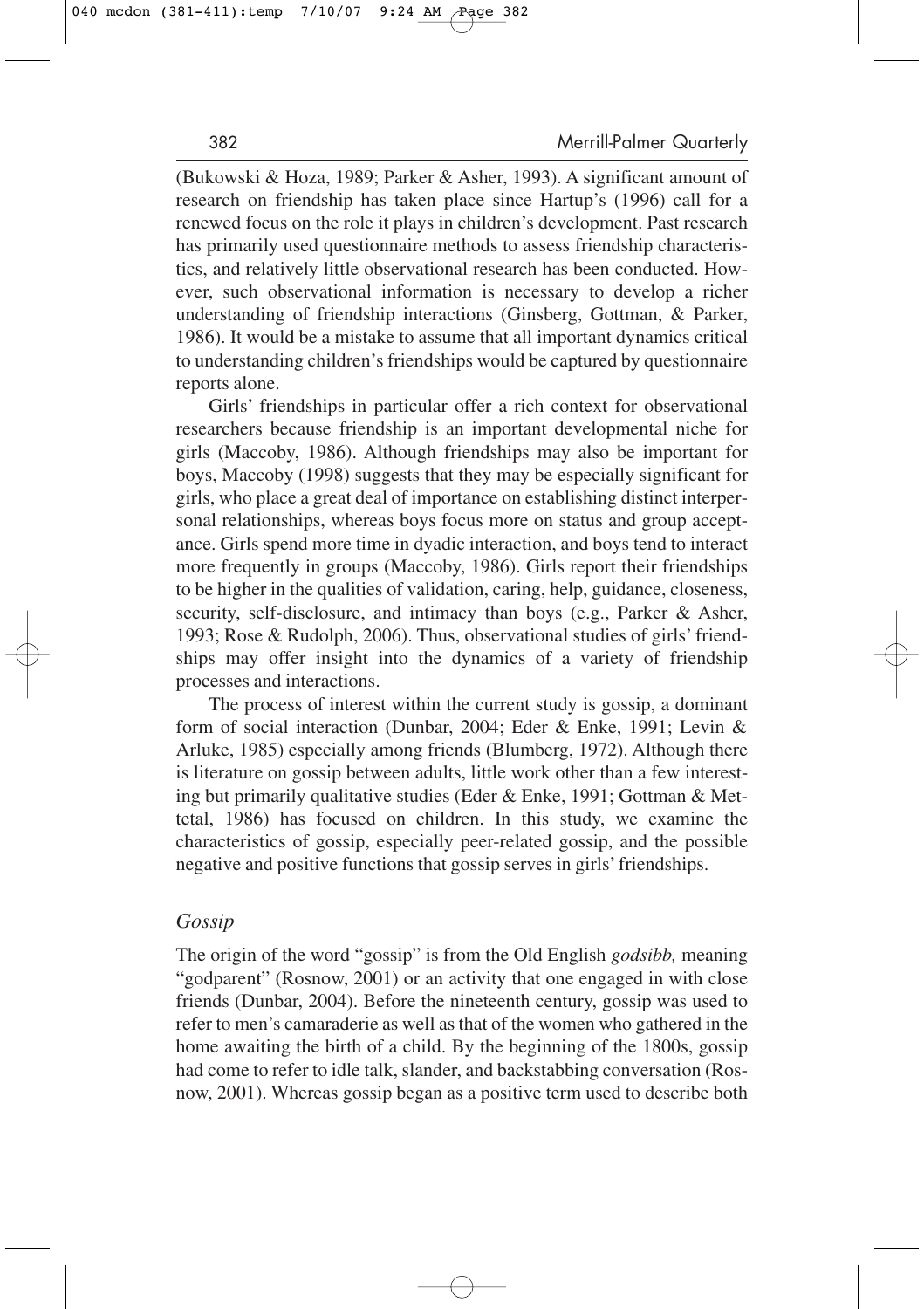sexes, it became a derogatory term used principally to refer to women (Rysman, 1977). There is little empirical research concerning the amount that men and women gossip, yet there is some support that more of females' talk is devoted to gossip than that of males (Leaper & Holliday, 1995; Levin & Arluke, 1985).

Gossip is commonly considered a malicious behavior, one requiring numerous social sanctions against it (e.g., "It is not nice to talk about other people"; "If you can't say something nice, don't say anything at all"). Yet not all scholars have defined it as involving purely negative evaluations of others. Although some definitions include unflattering talk including slander and rumors about others' misfortunes (Pendleton, 1998), other definitions of gossip have included any talk about absent third parties (Dunbar, 2004; Eder & Enke, 1991; Foster, 2004; Gottman & Mettetal, 1986; Levin & Arluke, 1985). Levin and Arluke (1985) observed gossip episodes of college students in a natural setting and found that only about a quarter of all gossip was negative-evaluative. Gossip was positive-evaluative in 27% of episodes, and the remaining gossip was neutral or mixed. Interestingly, they also found that both men and women engaged in the same amount of negative gossiping.

In contrast, Leaper and Holliday (1995) examined only evaluative gossip among college students and their friends about familiar third parties. They found that negative gossip was more common than positive gossip and that female friends did more negative gossiping than male friends and crossgender friends. Levin and Arluke (1985) and Leaper and Holliday (1995) used different operationalizations of gossip, the former using all talk about others and the latter only examining evaluative statements about familiar people. Leaper and Holliday (1995) also examined gossip between friends, a particularly safe context in which to gossip. Gossip between friends about familiar others may be more likely to be negative because participants may be less likely to feel inhibited and more likely to speak freely.

# *Gossip Functions*

There is great variety in the proposed functions of gossip. Consistent with the notion of gossip involving negative evaluations, much of the research in psychology has conceptualized gossip as a strictly aggressive behavior. However, it seems likely that sometimes negative gossip is not done maliciously, solely with the intention to attack the target of gossip. Abrahams (1970) suggests from his work with Afro-Caribbean peasants that gossip has many aspects of performance or storytelling, highlighting the entertainment quality of gossip. Baumeister, Zhang, and Vohs (2004) suggest that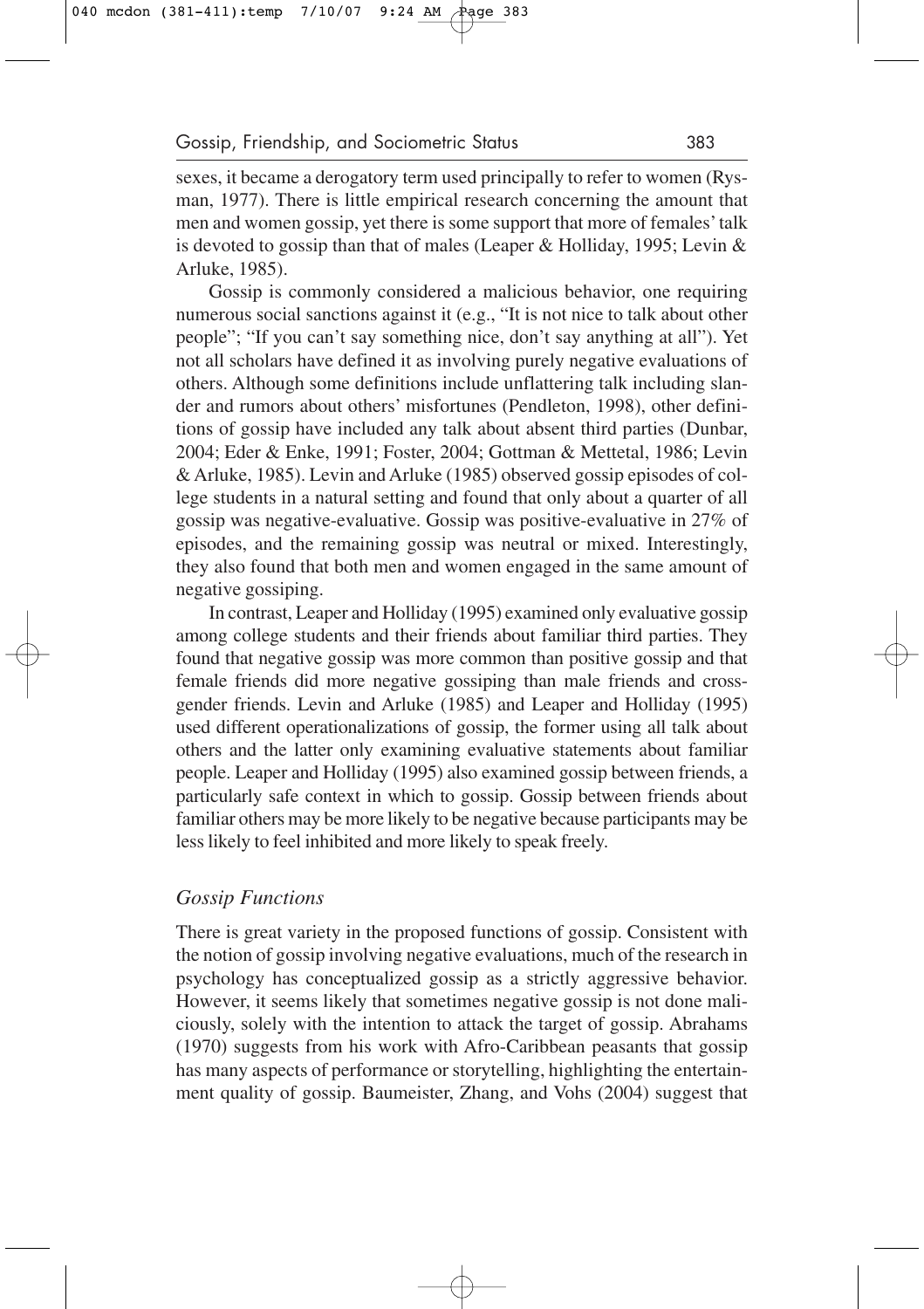negative gossip is especially interesting compared to positive gossip because people have stronger responses to negative than they do to positive events. Additionally, gossip may serve as a form of social comparison and communicate morals and norms to people in a group. Negative gossip stigmatizes inappropriate behavior and communicates this disapproval to all who hear it, serving as a powerful mechanism of social control as well as fostering self-worth through social comparison (Eckert, 1990; Foster, 2004; Gluckman, 1963; Leaper & Holliday, 1995; Wert & Salovey, 2004).

Finally, gossip may be linked with the intimacy or familiarity of a group or relationship. Gossip is less likely to take place between acquaintances than between friends (Blumberg, 1972). This may be due to the trust and security needed to share risky opinions or to the shared social history needed to understand the subtleties of gossip (Abrahams, 1970; Noon & Delbridge, 1993). Hannerz (1967) suggests that gossip itself is a way to communicate to partners that they are trusted and valued. If the gossiper is comfortable with the listener, he or she will feel safer disclosing more information, which will further solidify the relationship (Derlega & Chaiken, 1977). It is also proposed that gossip is a mechanism through which groups, partners, or acquaintances further their felt intimacy or closeness by strengthening the knowledge that they share the same opinions (Foster, 2004; Gluckman, 1963; Gottman & Mettetal, 1986; Leaper & Holliday, 1995).

# *Children's Gossip*

Gossip, especially negative gossip, may be a very important and salient social process during childhood (Gottman & Mettetal, 1986). Fine (1977) noted that children begin to talk about others and their behavior at a young age, soon after learning to speak. Children show a relatively mature understanding of gossip and although they may disapprove of it (Kuttler, Parker, & La Greca 2002) do not restrain from participating (Eder & Enke, 1991; Fine 1977). In research on children's social development, gossip is typically grouped with other aggressive behaviors that are meant to harm others and their relationships (Crick, 1997; Lagerspetz, Bjorkqvist, & Peltonen, 1988; Underwood, 2003; Xie, Swift, Cairns, & Cairns, 2002). In middle childhood aggression becomes more covert, and children may use behaviors such as gossip to victimize others in their peer groups (Crick, Nelson, Morales, Cullerton-Sen, Cassas, & Hickman, 2001). Eder and Stanford (1986) have suggested that gossip replaces direct ridicule in the repertoire of children's behavior as they get older. Longitudinal analyses have shown that there is an increase in the amount of social ostracism through the use of gossip among girls as they enter adolescence (Cairns, Cairns, Neckerman,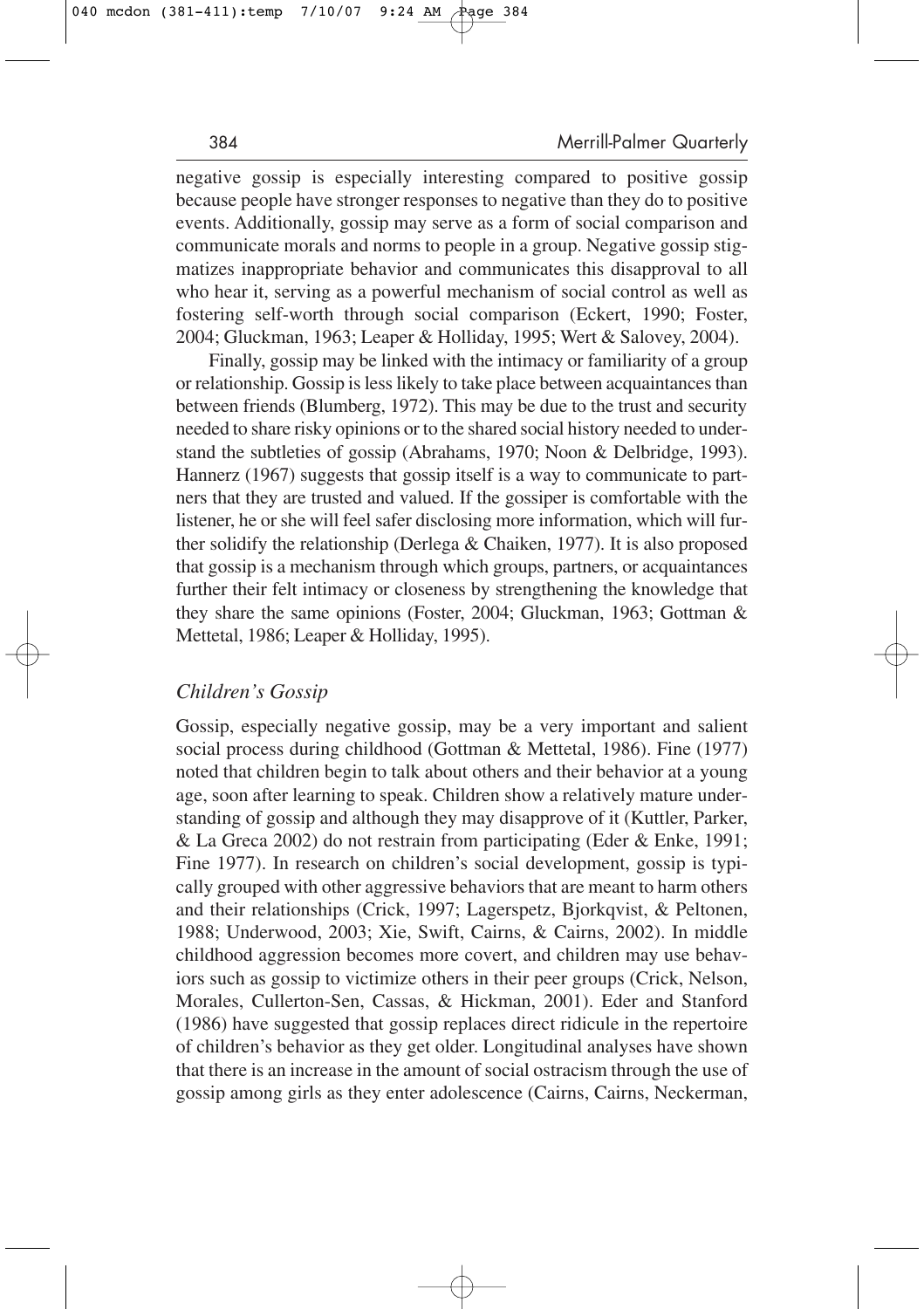Ferguson, & Gariepy, 1989). In ethnographic depictions of "mean" girls, girls are depicted as using gossip or "talking behind the backs" of their friends in order to maintain or increase their own position in the social hierarchy. Merten (1997) gives several accounts, such as the following one, illustrating how gossip and rumor are used to manipulate social relationships: "She started getting mad at me and then she started making up things that [she said] I said. Sara told Brenda and Gretchen so they would get mad at me, too. So now I guess Gretchen has made up something and told Wellsley. They are all mad at me and laughing and everything" (p. 182). Clearly, gossip can be a powerful tool used to harm others' reputations, relationships, or social position.

However, as with adults, it is unlikely that gossip is used solely as a means to hurt others. Gossip may be a way for children to learn about life and age-appropriate behavior as well as communicate and reaffirm norms and manage impressions and reputations (Fine, 1977). As children enter middle childhood and peer acceptance becomes a major goal, gossip becomes even more relevant and useful to understanding group norms and managing one's place within the group (Gottman & Mettetal, 1986). Fine (1977) suggests that gossip is a behavior that children must master as part of a socially competent repertoire. Gossip appears so integral to social processes in middle childhood that it may determine whether two child strangers hit it off (Gottman & Mettetal, 1986).

Gottman and Mettetal (1986) proposed gossip to be a normal developmental process through which children establish similarities and share personal information. Based upon their own intensive observational study of a small sample of female dyads, they suggested that gossip may serve to establish solidarity and establish norms among middle childhood girls. For instance, gossip was observed to establish commonality between the girls in their study through the girls' joint establishment of their shared opinions about others ("Katie is a cry baby"), shared common beliefs or norms (e.g., one should not be a cry baby), shared sense of humor, and to increase selfdisclosure between fellow gossipers.

As well as enhancing the bonding between relationship partners, knowing interesting gossip may be attractive to potential friends. Parker and Seal (1996) found that children with friends were more likely to be nominated by peers as knowing interesting gossip compared to chronically friendless children. They did not, however, find any difference between children with friends and children without friends on whether they were rated as being someone who gossiped behind others backs. Thus, knowing how to appropriately gossip may be an important skill for friendship formation. Gossip may make one a more attractive friendship partner both by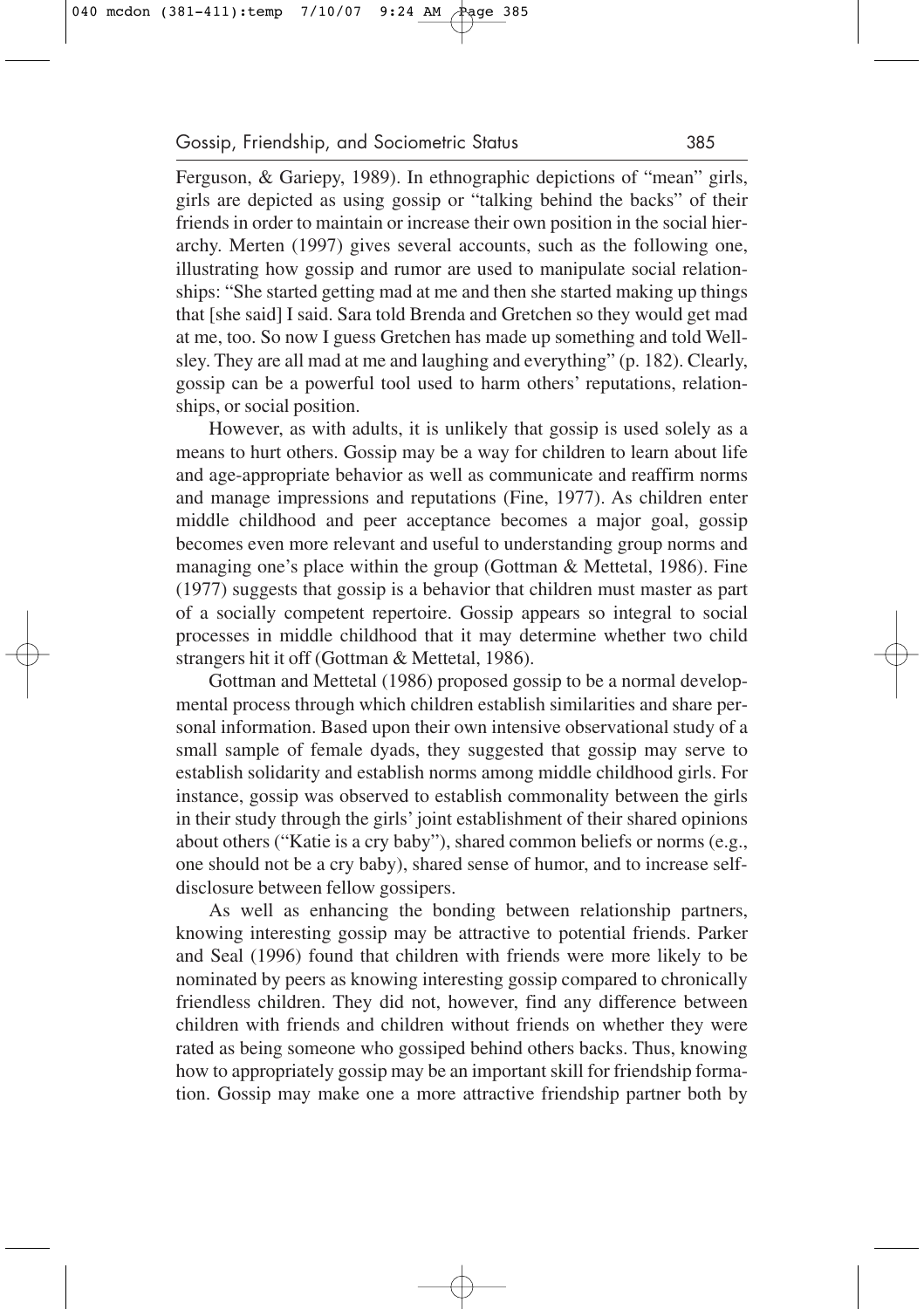demonstrating that one is knowledgeable about the social sphere and by enhancing the bond felt between individuals.

In conclusion, gossip may serve a variety of functions for friends. Gossip offers friends opportunities to learn about the morals and norms of their peer group (Fine, 1977) as well as a way to bond and increase the intimacy between them (Gottman & Mettetal, 1986; Hannerz, 1967). Gossip may also be a way for a child to be an interesting and fun companion (Abrahams, 1970; Parker & Seal, 1996). Additionally, it may be that gossip serves as a way to manage a friendship in the larger peer group through the establishment of "us versus them" (Fine, 1977; Gottman & Mettetal, 1986). Finally, friendship is a safe context for social aggression in the form of gossip that is especially risky or meant to harm others (Noon & Delbridge, 1993).

# *Goals of the Current Study*

The current study seeks to better understand gossip within the context of friendship through an observational study of gossip between fourth-grade girls and their close friends. As mentioned previously, gossip has been defined in various ways, ranging from evaluative talk about others to any talk about third parties. In order to develop a fuller understanding of the social process of gossip among girl friends, we first examined gossip broadly by looking at all talk about absent third parties. More in-depth analyses focused on gossip solely about peers familiar to at least one dyad member.

A primary goal of the present study was to describe the characteristics of girls' gossip with friends. Observations of the amount, target, valence, and topics of gossip were made in order to accurately describe the features of general gossip and peer-related gossip between girl friends. The second goal of the study was to investigate the functions that peer-related gossip serve between girls and their friends. There have been numerous suggested functions that gossip may serve for individuals and groups, yet gossip in the context of children's close friendships has gone unexamined.

In particular, the current study focused on two specific gossip functions: social aggression and fostering intimacy or solidarity. If gossip serves as a form of social aggression, then peer nominations of girls' aggression should be related to the characteristics of their peer-related gossip with friends. Further, past research with this age group has shown a positive association between rejection and relational aggression (e.g., Crick & Grotpeter, 1995). Thus, it was hypothesized that a greater proportion of peer-related gossip between rejected girls and their friends would serve a socially aggressive function than that of more well-liked girls. It is also well established that in childhood, children who are well liked by their peers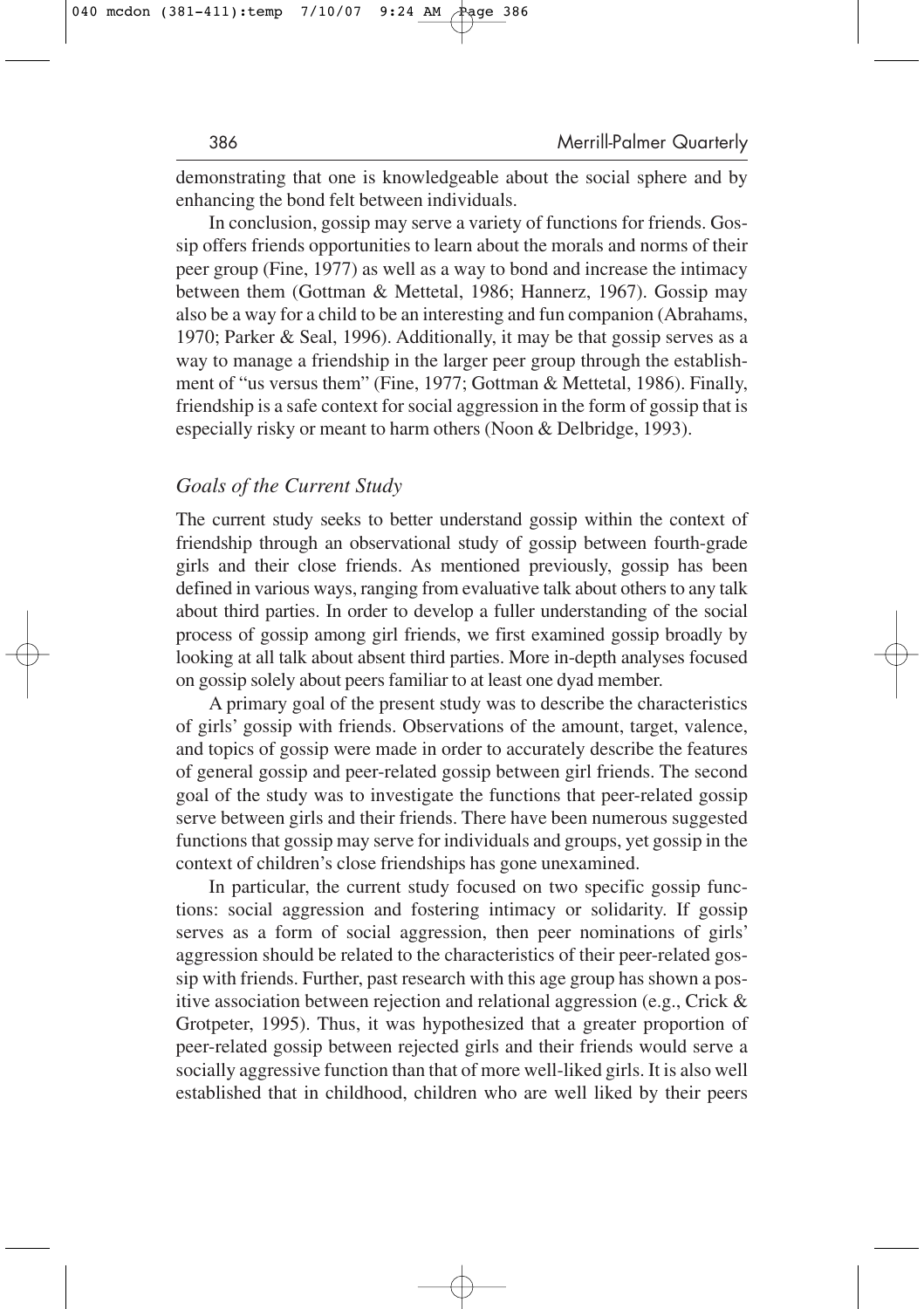have better social skills and have more friends than children who are less well liked (for a review, see Rubin, Bukowski, & Parker, 1998). Thus, if gossip is a sign of social competence or social skillfulness, then we would expect that sociometrically popular girls would gossip more about peers than rejected girls. We would also expect that more of well-liked girls' peerrelated gossip would be in the service of fostering intimacy than that of rejected girls. Gossip that is evaluative may be more likely to foster intimacy and solidarity than neutral gossip (Gottman & Mettetal, 1986); therefore, it is hypothesized that well-liked girls' peer-related gossip would be more evaluative than that of rejected girls. Furthermore, if gossip is associated with or furthers intimacy and solidarity between friends, we would expect that peer-related gossip between friends would be positively linked with assessments of their friendship quality.

A secondary goal of the current study was to explore ethnic differences in peer-related gossip between African American and European American girls. Parker and Gottman (1989) stressed that future studies should investigate friendships among minority children and children of low socioeconomic status (SES). To date, the majority of friendship research has focused on primarily White middle-class children, and there has been considerably little research on African American friendships (Way, Gingold, Rotenberg, & Kuriakose, 2005). Townsend (1998) suggests that many of the social and affective behaviors of African Americans may be tied to the African mores and traditions of their ancestors and, therefore, that they may hold more interdependent collective values than European Americans. Similarly, Way et al. (2005) have suggested that the interdependent value system of many minority families may be important to consider because the values emphasized within the family may extend to extrafamilial relationships and increase child and adolescent need for mutually supportive friendships and increased self-disclosure and intimacy among friends. Therefore, an important secondary goal of the present research was to explore how ethnicity relates to peer-related gossip behavior among girls and their friends. Intensive observational research on African American and European American girls' friendships would greatly add to our understanding of friendship interactions and the processes of friendship maintenance.

#### **Method**

Data are from a larger study of peer relationships in a midsized southeastern city. Sociometric nominations were obtained from 1,397 fourth-grade students (72% of targeted children) on 913 boys and 915 girls in 78 fourth-grade classrooms from 13 public schools. Six of the schools were predominantly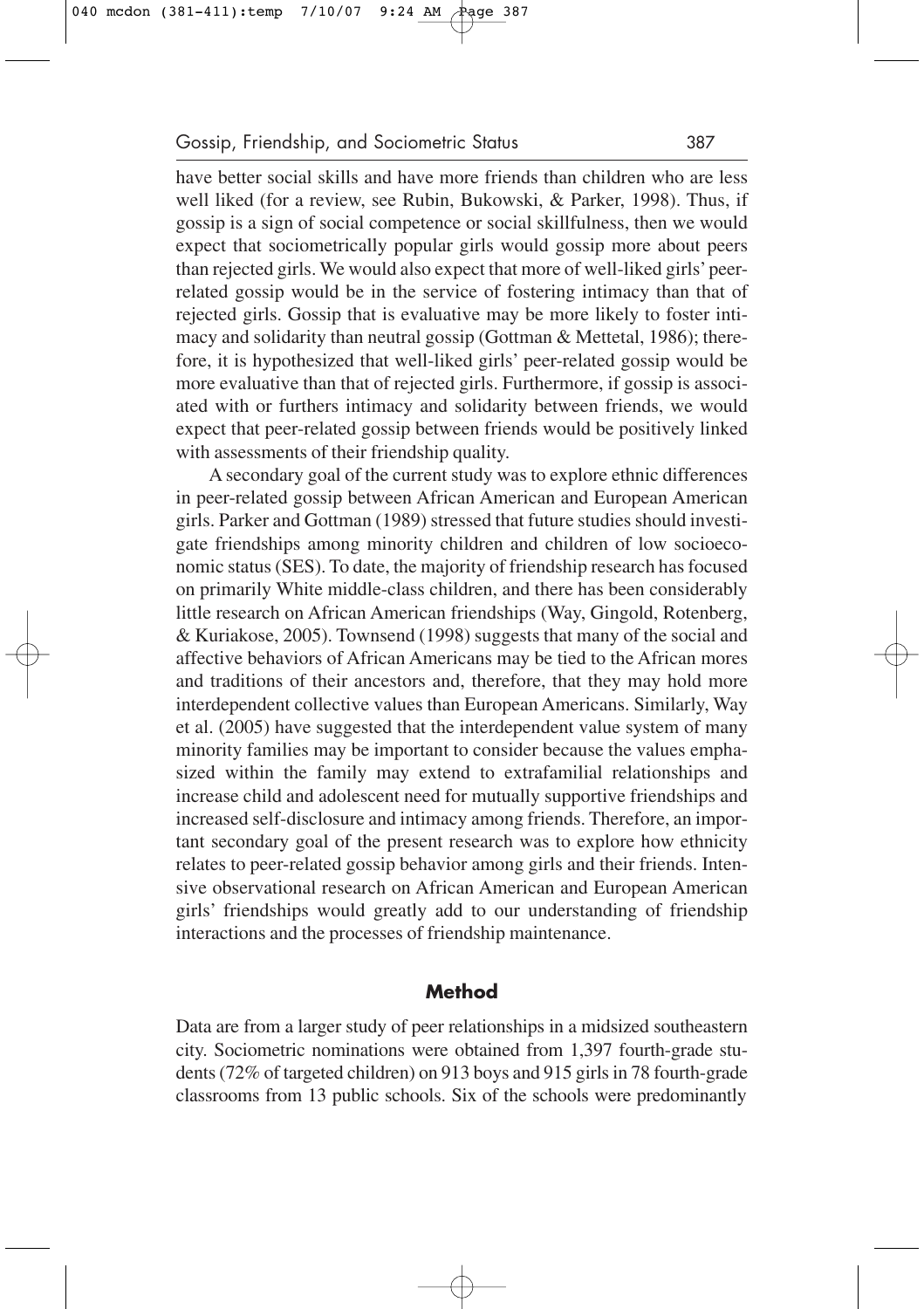African American, three were predominantly European American, and four were racially balanced. Parent consent and child assent were obtained through forms distributed in all fourth-grade classrooms of the participating schools.

# *Sociometric Nominations*

Children completed unlimited sociometric nominations for who they liked most and liked least from gradewide rosters. Liked most and liked least scores were summed and then standardized within classroom. Individual social preference scores were calculated for participants according to the standard procedures established by Coie, Dodge, and Coppotelli (1982) with scoring modifications developed for use with unlimited nominations (Terry, 2000). Children were classified as being rejected by peers if their social preference score was less than –1, standardized like most score was less than 0, and standardized like least score was greater than 0. Children were classified as sociometrically popular if their social preference score was greater than 1, standardized like most score was greater than 0, and standardized like least score was less than 0. Children were classified as being sociometrically average if their social preference score was between –1 and 1 and their social impact score was less than 1. Children also made unlimited gradewide nominations for overt aggression (who fights a lot) and social aggression (who leaves others out and tries to get other kids not to like someone). These nominations were summed and standardized within classroom for each child.

# *Observation of Friendship Dyads*

A subset of 139 fourth-grade girls was invited to participate in a supplementary study on girls' friendships. The sample was approximately evenly split on sociometric status (45 sociometrically popular, 48 average, and 46 rejected girls), and each status group was evenly split on race (51% European American and 49% African American). SES for target girls' families, computed using Hollingshead's (1979) index, ranged from 14 to 66 (*M* = 41.27, *SD* = 14.26). Each target girl was asked to invite a close friend to participate in the study. The close friend had to be another girl, within two years of age of the target girl, and could not be a relative. All of the target girls were able to name a close friend. Of the invited friends, 71% identified the target girl as a best friend, and the remaining described the target girl as a close friend. This did not differ by the target girl's sociometric status  $(\chi^2[2] = 2.57, p > .10).$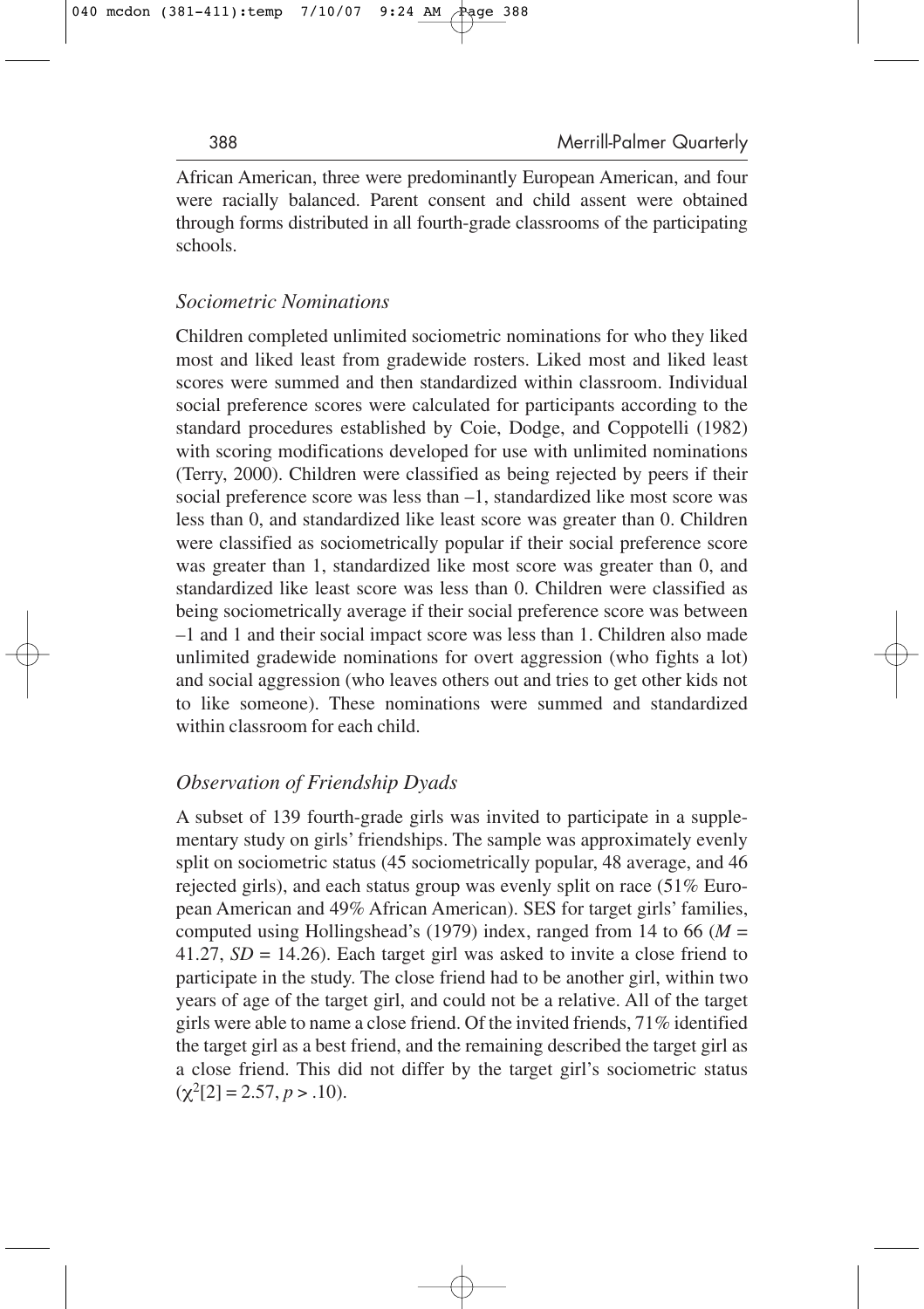After parental consent was attained for both the target girl and her friend, the girls were brought to a laboratory playroom, where activities were explained and they assented to the procedure. The room had a one-way mirror through which the dyads were videorecorded during the activities. For the first 15 minutes, dyads were given a snack and left alone to "talk like they normally would on the playground, at lunch, or at one of their houses." For the second 15 minutes, girls were given craft materials and asked to work together on a creative joint activity. After participating in these joint tasks, girls were brought to separate rooms and interviewed individually about their friendship. Following individual interviews, girls were reunited and given a small token of appreciation for their participation in the study.

#### *Observational Coding*

*Macro ratings of friendship interactions.* Independent coders (1 African American, 1 European American, and 2 Asian American females), blind to the sociometric status of the girls, rated the overall videotaped interaction of the friends during both 15-minute periods. Ratings of low, average, or high were made for a number of different characteristics of dyad interaction (see Lansford, Putallaz, Grimes, Schiro-Osman, Kupersmidt, & Coie, 2006). Given that scales were ordinal, correlations were used as an index of reliability. For the purposes of the current study, three of these domains served as indicators of the closeness of the dyad. Ratings of closeness pertained to the warmth, comfort, synchrony, and connectedness of the dyad as well as how much the girls seemed to know about each other (*r* = .71). Ratings of the quality of friendship pertained to the overall rating of whether the friendship seemed rich and supportive  $(r = .68)$ . Ratings of awkwardness pertained to perceived discomfort evident between the two friends, including nervous laughter, obvious discomfort, pregnant pauses, excessive politeness, and difficulty maintaining a conversation (*r* = .75). Separate ratings were made for the discussion and craft segments of the interaction, and these ratings were averaged to form composite ratings for each of the three indices of the intimacy of the friendship interactions.

*Gossip coding.* A subsample of 60 dyads was randomly chosen from the larger sample of friendship dyads for microanalytic coding of gossip. Dyads were selected so that equal numbers would contain sociometrically rejected and popular target girls and would be African American and European American (15 rejected African American, 15 rejected European American, 15 popular African American, 15 popular European American).

Research assistants transcribed the 15 minutes of conversation for each dyad. A second set of research assistants (1 African American, 1 Asian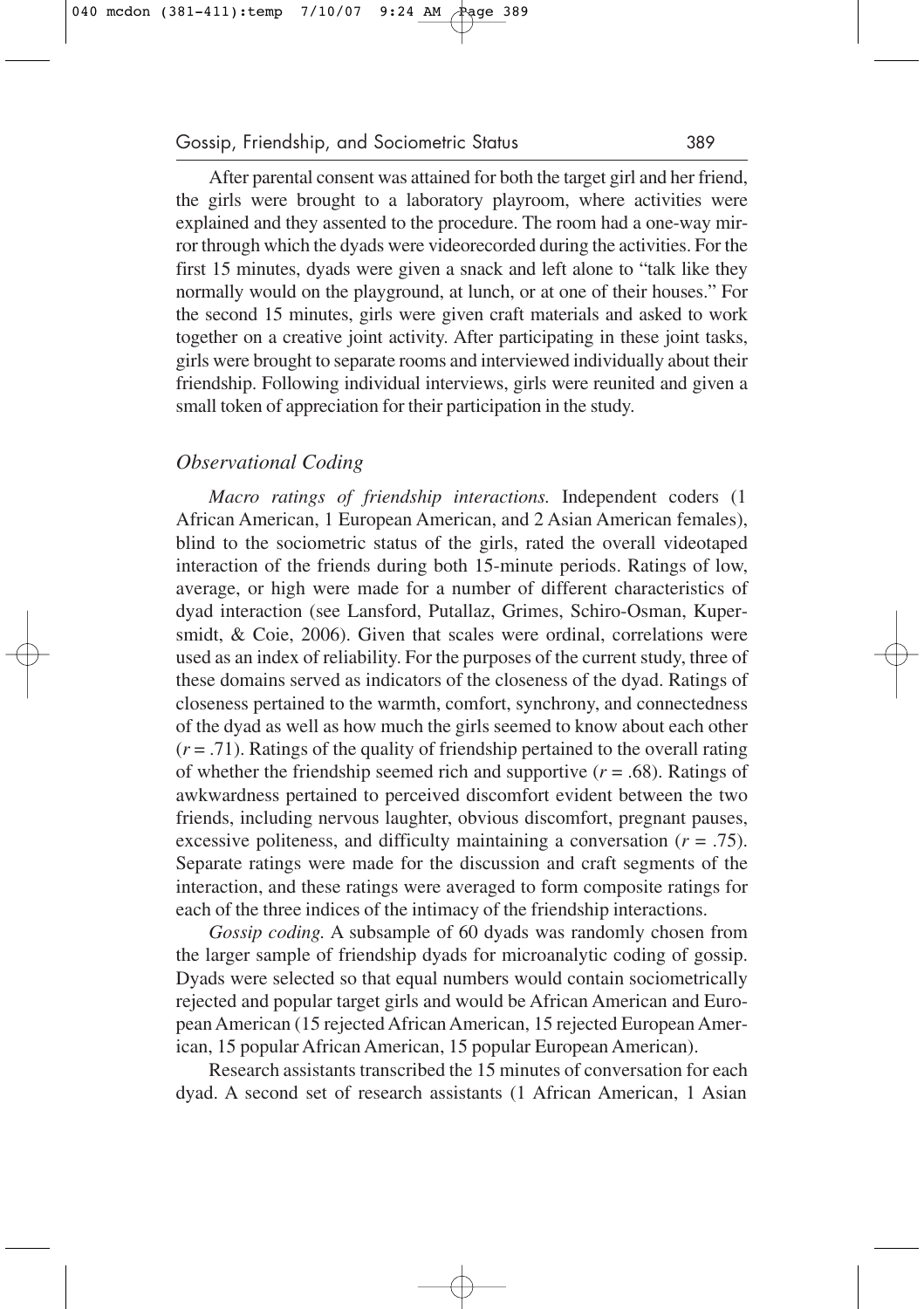any talk about an absent third party (or group of people). Gossip episodes began when a third party was mentioned and ended when the topic of discussion switched to something else or to another person. Coders watched the entire 15-minute interaction before watching again to identify gossip episodes. Coders were allowed to watch episodes as many times as needed to accurately code all the episodes. Fifteen percent of the dyads were used to assess episode recognition and establish reliability. There was high agreement on episode recognition (87.84%). Cohen's kappas are listed after the description of each code.

The target of gossip referred to whom the gossip was about. Gossip could be about an individual or a group of individuals. Subcategories included female peers, male peers, mixed-gender peer groups, romantic male peers, family members, teachers or school officials, celebrities, or experimenters ( $\kappa = .94$ ). All gossip, regardless of target, was initially examined, and subsequent in-depth analyses were conducted focusing solely on peer gossip (i.e., female peers, male peers, romantic male peers, and mixedgender peer groups). The valence of the gossip episode referred to the valence or opinion expressed by both girls during the entire gossip episode. Episodes could be classified as positive, negative, neutral, or mixed if girls did not share the same opinion ( $\kappa = .77$ ). The topic of gossip referred to the subject or issue being discussed about the target of the gossip. Categories were not mutually exclusive, as it is possible that gossip may have had more than one focus at a given time. Possible topics included physical characteristics (appearance, clothes, or hygiene;  $\kappa = .72$ ), personal characteristics (individual traits, demographic variables, or permanent characteristics including SES, intelligence, ethnicity, religion, or family;  $\kappa = .74$ ), behavior (actions or behavior that are voluntary including social skills, abilities, specific actions, and morals;  $\kappa = .96$ ), sexuality (sexual interests or sexual behavior;  $\kappa = 1.00$ ), and peer associations (group associations, cliques, who likes who, friendships, and group membership;  $\kappa = .92$ ).

The function of gossip referred to the perceived purpose or function of the gossip episode. Categories were not mutually exclusive, as it is possible that gossip may serve more than one possible function at a time. Gossip for social aggression was defined as negative gossip that could hurt the target's reputation or relationships with others (e.g., "She thinks she's all that because she's got a chest";  $\kappa = .79$ ). The furthering intimacy function was defined as gossip that facilitated closeness ( $\kappa = .78$ ). Examples include statements about feeling vulnerable (e.g., "Her and her friends, they just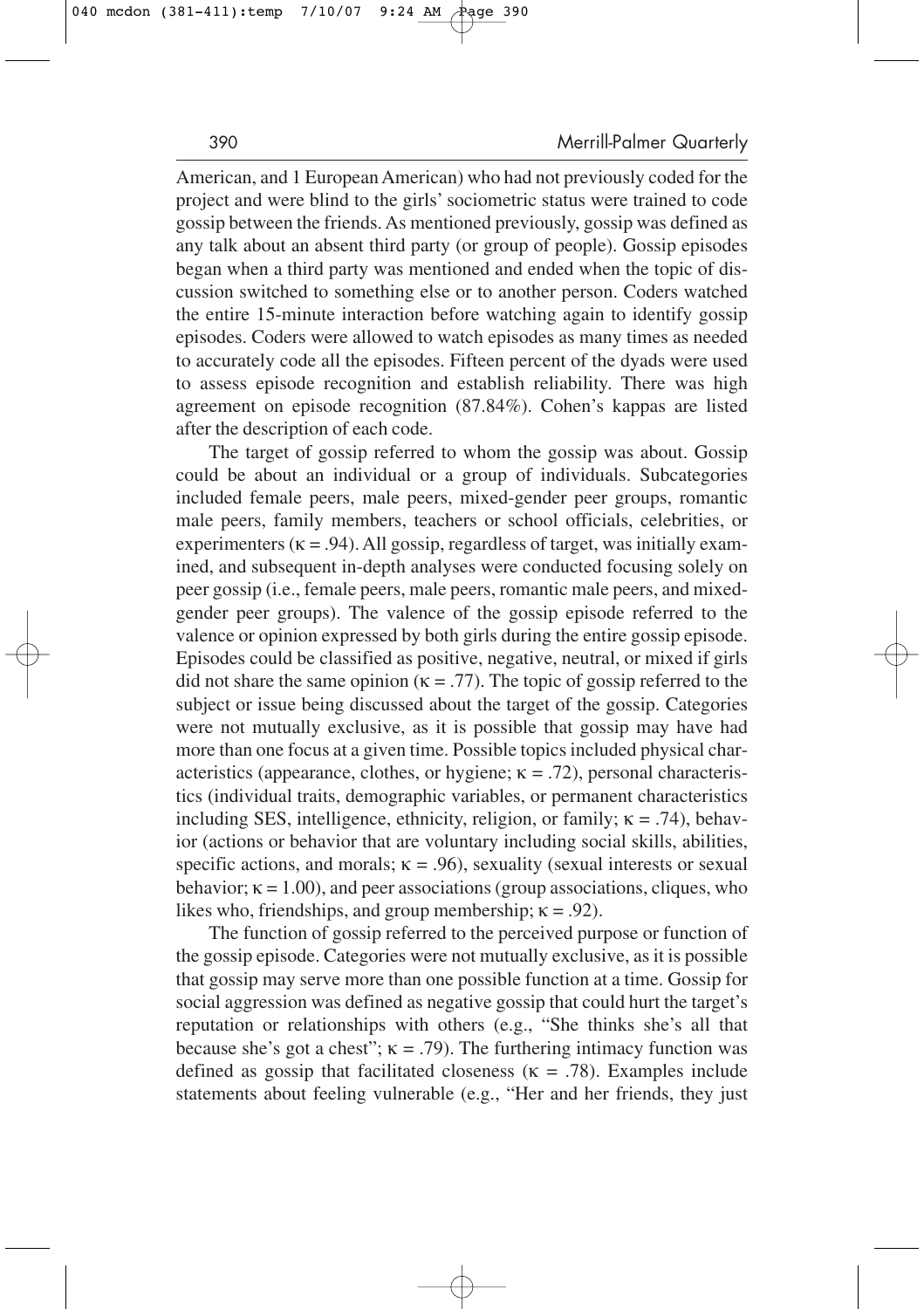make fun of me. They talk about my hair and the way I dress on weekends."), about liking boys (e.g., "He's cute. I like him."), or exchanges that established a shared dislike for another (e.g., A: "I don't like telling Tiff anything." B: "Of course."). Gossip that established norms was defined as discussion about "proper" behavior, what is right and wrong, and how one should or should not act and also required joint agreement on its appropriateness (e.g., A: "I don't like Tara . . . cause you tell Tara something, you might as well go ahead and tell the whole class." B: [nods] "It's going to get out to the whole class";  $κ = .79$ ). Gossip for entertainment was defined as talk about others to have fun, laugh, or share an interesting story (e.g., two girls play a game with a disliked peer's name, making each letter in her name the beginning of a derogatory phrase;  $\kappa = .75$ ). Gossip that was judged as sharing information was defined as gossip that shared facts or information with no personal details or opinions included (e.g., "I sat by June at lunch today";  $\kappa = .65$ ).

Additionally, the number of words and the number of exchanges were calculated for each episode. Proportions were computed for each of the above codes by dividing the number of gossip episodes for each characteristic by the total number of gossip episodes for the dyad. The proportion of all talk classified as gossip during the 15-minute segment was calculated by dividing the total gossip word count by the total word count for the session. Proportions were calculated for peer gossip in a similar way. The number of peer episodes with each characteristic was divided by the total number of episodes concerning peers.

# **Results**

# *Characteristics of All Gossip*

In order to describe general gossip between fourth-grade girls and their friends, descriptive statistics for the general characteristics of gossip were computed. As can be seen in Table 1, gossip was a dominant portion of friends' talk, comprising almost half of their dialogue. There was also marked variability in the amount that girls gossiped and the number of people discussed. There was great range in the number of gossip episodes, but on average dyads engaged in about 36 episodes within the 15-minute period. They discussed 25 different people on average, and episodes were relatively short in length, lasting approximately 3 exchanges.

Next, the characteristics of the girls' gossip episodes were examined using a series of repeated measures one-way ANOVAs in order to see which characteristics were most common. Along with the results of the F-tests,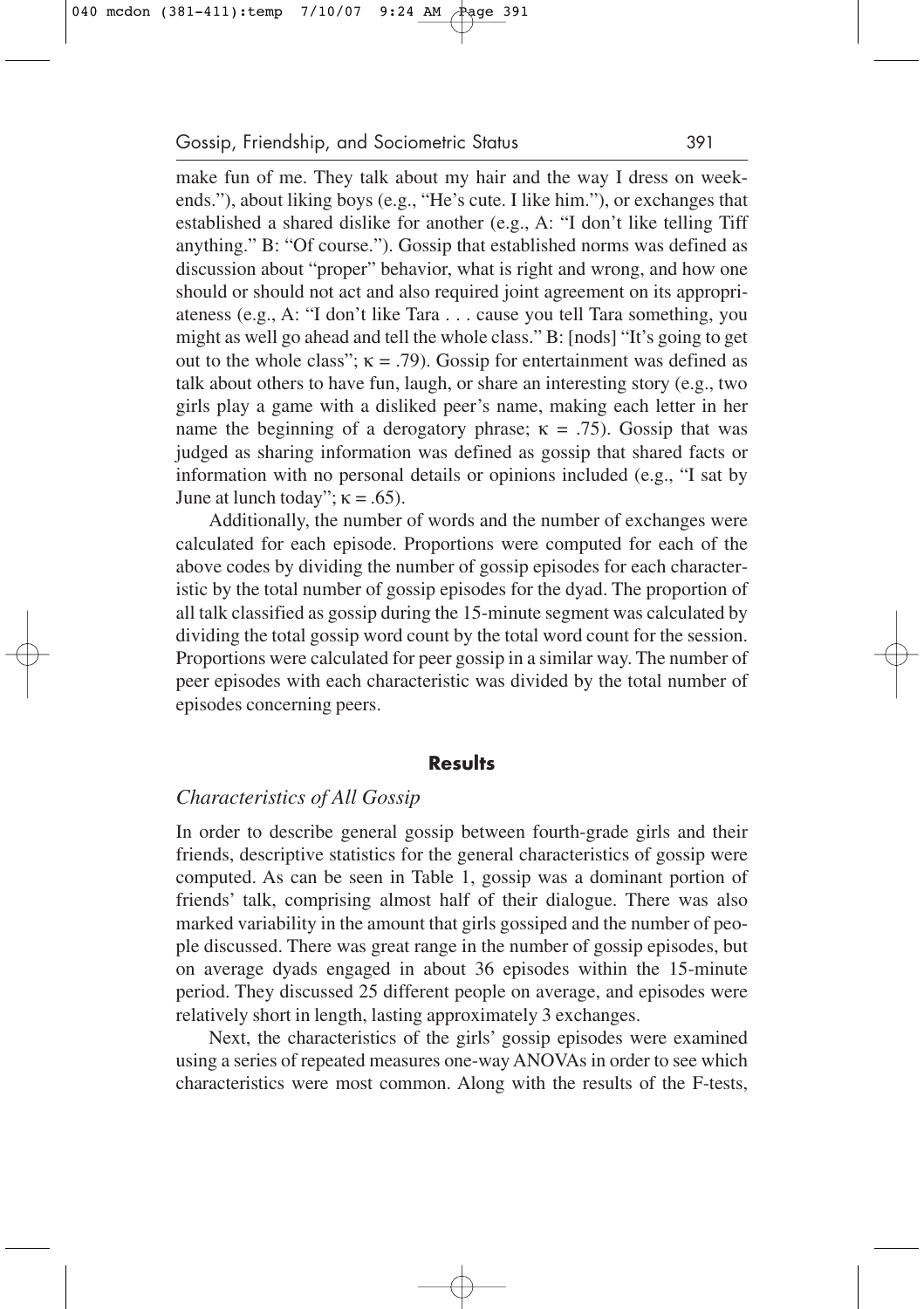| Gossip Characteristics                    | All Gossip                   |               | Peer Gossip                 |                |
|-------------------------------------------|------------------------------|---------------|-----------------------------|----------------|
| General Features                          | M (SD)                       | Kange         | M(SD)                       | Kange          |
| Number of episodes                        | 36.43 (16.42)                | $10 - 80$     | 14.60 (10.73)               | $1 - 41$       |
| % talk that is gossip                     | 48.41 (18.76)                | 4.74-87.22    | 27.36(19.91)                | $0.61 - 82.60$ |
| Average # exchanges                       | 3.39 (1.56)                  | $1.46 - 6.20$ | 3.94 (1.60)                 | $1.00 - 7.81$  |
| Number of different targets               | 24.73 (12.25)                | $3 - 60$      | 1.60(8.07)                  | $1 - 29$       |
| Targets of Gossip                         |                              |               |                             |                |
| % episodes about female peers             | 20.39 (12.04) <sup>o</sup>   | $0 - 52.17$   | 58.40 (27.51) <sup>o</sup>  | $001 - C$      |
| % episodes about experimenters            | 8.88 (17.50) <sup>ab</sup>   | $0 - 80.00$   |                             |                |
| % episodes about relatives                | $13.03(13.59)$ <sub>bc</sub> | $0 - 63.16$   |                             |                |
| % episodes about celebrities              | 8.44 (14.55) <sup>cd</sup>   | $0 - 81.82$   |                             |                |
| % episodes about male peers (nonromantic) | 7.57 (7.66) <sup>d</sup>     | $0 - 24.24$   | $17.74(17.19)^{b}$          | $7-66.67$      |
| % episodes about mixed-sex peer groups    | 5.39 (7.35) <sup>d</sup>     | $0 - 38.46$   | 3.49 (19.72)bc              | $0 - 100$      |
| % episodes about male romantic peers      | 5.02 (8.87) <sup>d</sup>     | $0 - 46.15$   | $10.57(16.45)$ <sup>c</sup> | 3.16           |
| % episodes about school officials         | 4.72 (5.93) <sup>d</sup>     | $-20.83$      |                             |                |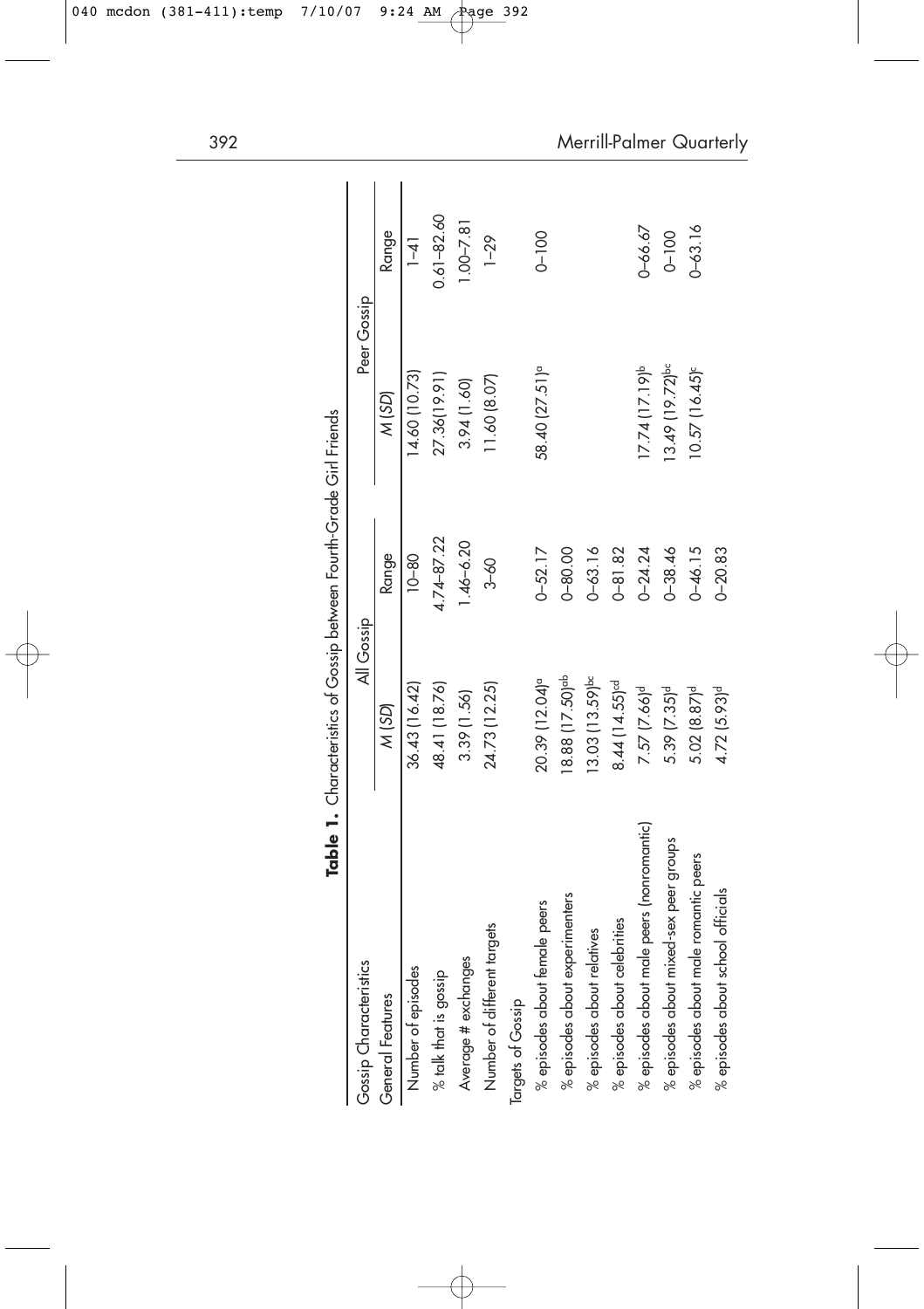| Episode Valence                                                                               |                             |             |                            |             |
|-----------------------------------------------------------------------------------------------|-----------------------------|-------------|----------------------------|-------------|
| % neutral episodes                                                                            | 76.70 (14.30) <sup>o</sup>  | 26.25-100   | 68.24 (22.18) <sup>°</sup> | 28.57-100   |
| % negative episodes                                                                           | 14.61 (9.70) <sup>b</sup>   | $0 - 36.11$ | 21.51 (17.48) <sup>b</sup> | $0 - 66.67$ |
| % positive episodes                                                                           | 5.83 (6.19) <sup>c</sup>    | $0 - 20.83$ | $6.93(11.81)^c$            | 0-50.00     |
| Topic of Gossip                                                                               |                             |             |                            |             |
| % behavior                                                                                    | 73.32 (14.79) <sup>o</sup>  | 21.74-94.12 | 69.63 (23.88) <sup>o</sup> | $001 - 0$   |
| % personal and physical characteristics                                                       | $17.02(12.88)$ <sup>b</sup> | $0 - 57.69$ | 23.96 (24.47) <sup>b</sup> | $001-0$     |
| $%$ peer associations                                                                         | 10.23 (10.72) <sup>c</sup>  | $0 - 35.71$ | 22.69 (23.95) <sup>b</sup> | $-88.89$    |
| Function of Gossip                                                                            |                             |             |                            |             |
| % information function                                                                        | 54.23 (17.52) <sup>o</sup>  | 9.09-85.00  | 52.49 (25.94) <sup>°</sup> | $001 - 0$   |
| % entertainment function                                                                      | 25.88 (18.44) <sup>b</sup>  | $0 - 77.27$ | 27.05 (22.91) <sup>b</sup> | $-81.25$    |
| % intimacy function                                                                           | $19.87(15.84)$ <sup>b</sup> | $0 - 63.64$ | 22.34 (22.86) <sup>b</sup> | $001 - 0$   |
| % social aggression function                                                                  | $7.47(8.16)^{c}$            | $0 - 30.30$ | $13.51(14.29)^c$           | $0 - 56.25$ |
| % establish norms tunction                                                                    | 4.40 (5.77) <sup>d</sup>    | $0 - 22.22$ | 6.61 (10.45) <sup>d</sup>  | 0-54.55     |
| Note. Within-column means with different letters are significantly different from one another |                             |             |                            |             |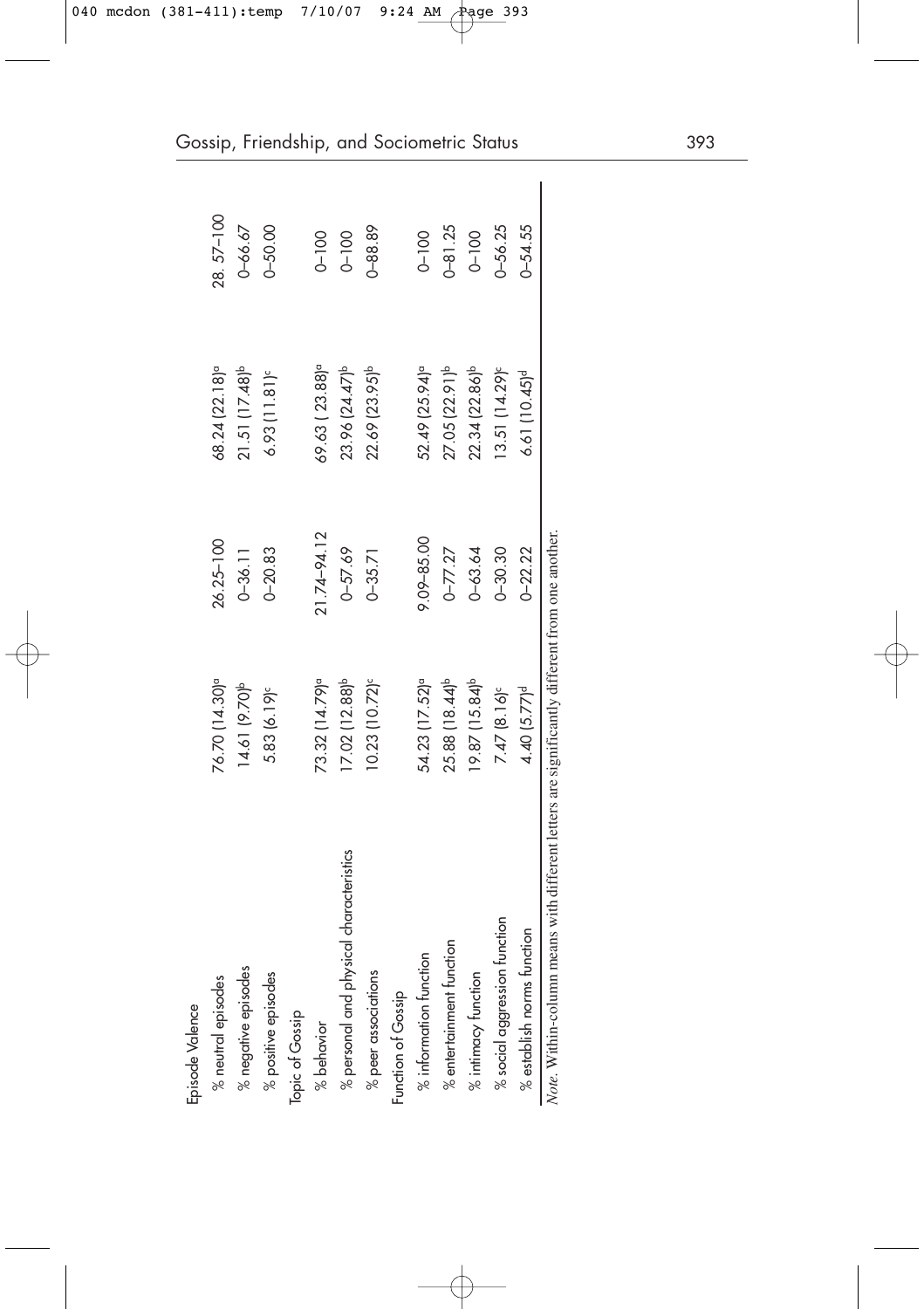effect size estimates, partial eta-squared  $(\eta_p^2)$ , are reported throughout the analyses. Partial eta-squared  $(\eta_p^2)$  is the proportion of total variability attributable to a factor, "partialling out other factors from the total nonerror variation" ( $\eta_p^2 = SS_{\text{effect}}/[SS_{\text{effect}} + SS_{\text{error}}]$ ) (Pierce, Block, & Aguinis, 2004, p. 918). Partial eta-squared values can sum to more than 1 because each effect size estimate uses a different denominator. First, the targets of gossip were examined. There was a significant effect for target type (*F*[7,413] = 15.79, *p*  $< .01$ ,  $\eta_p^2 = .21$ ). As seen in Table 1, a greater proportion of friends' gossip centered on female peers and experimenters, with less focused on relatives and celebrities and the least involving male peers, mixed-gender peer groups, and school officials. Next, the valence of the gossip episodes was examined.<sup>1</sup> There was a significant effect for valence  $(F[2,118] = 587.05, p$  $< .01$ ,  $\eta_p^2 = .91$ ), revealing that neutral gossip (77%) occurred significantly more often than negative gossip that, in turn, occurred significantly more than positive evaluation gossip.

In order to investigate what girls gossiped about with their friends, the topics of girls' gossip conversations were examined. The topics of personal and physical characteristics were combined to form a single category because of their similar nature, and the topic of sexuality was not included in analyses because of its infrequent occurrence. There was a significant main effect for the topic of gossip  $(F[2,118] = 351.96, p < .01, \eta_p^2 = .86)$ . Significantly more gossip focused on a third party's behavior or actions (73%) than personal or physical characteristics and peer associations. Finally, a significant effect for function was found  $(F[4,236] = 100.85, p <$ .01,  $\eta_p^2 = .63$ ). More gossip episodes were seen as serving an informational function than any other function (54%). Further, gossip was judged as serving an entertainment function or in the service of furthering intimacy between friends more than it was seen as serving a socially aggressive function or establishing norms.

#### *Characteristics of Gossip about Peers*

Characteristics of peer-related gossip were examined in more detail, as peerrelated gossip is especially relevant for understanding the gossip functions of social aggression and establishing intimacy and may provide valuable insight into how gossip may relate to friendship processes. First, the characteristics of peer gossip were examined, again using a series of repeated measures oneway ANOVAs to examine which characteristics were most common.

<sup>&</sup>lt;sup>1</sup>Mixed valence episodes were not included in analyses due to their low frequency of occurrence.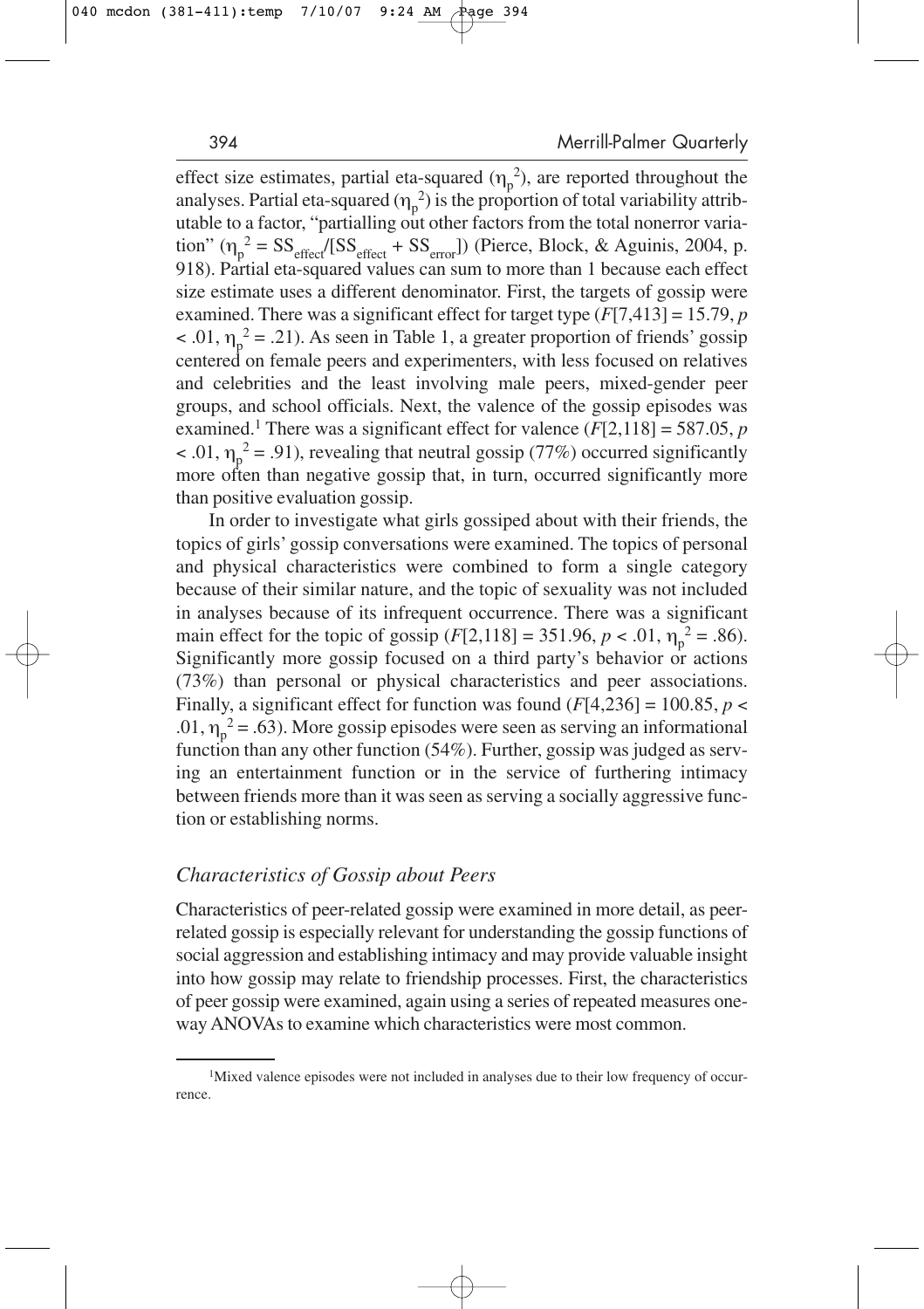As seen in Table 1, girls talked about peers a great deal. Over a quarter of all their talk was peer-related gossip, yet there was great variability in the amount the girls talked with friends about peers. There was a significant effect for target type  $(F[3,177] = 52.90, p < .01, \eta_p^2 = .47)$ , with more peerrelated gossip being about female peers (58%) than about male peers and mixed-gender groups. More gossip was about male peers than about romantic male peers. Similar to the characteristics of all gossip, a greater proportion of peer-related gossip was neutral rather than negative, and more was negative than positive  $(F[2, 118] = 133.90, p < .01, \eta_p^2 = .69)$ . As with all gossip, a greater portion of peer-related gossip was about behavior rather than personal and physical characteristics or peer associations (*F*[2,  $118$  = 55.52,  $p < .01$ ,  $\eta_p^2 = .49$ ). Finally, most peer-related gossip served an information function, with less serving an intimacy or entertainment function. Even fewer peer-related gossip episodes were for social aggression or to establish norms  $(F[4, 236] = 38.31, p < .01, \eta_p^2 = .39)$ .

In order to better comprehend how the function of peer-related gossip was related to episode valence, correlations were computed among the proportion of neutral, positive, and negative episodes for each dyad and the proportion of episodes coded for each gossip function (Table 2). As expected, the proportion of gossip episodes serving a social aggression function was highly correlated with the proportion of episodes negative in valence and was related negatively to episodes neutral in valence. Interestingly, the intimacy function was significantly associated with all three valences, as it was related highly to episodes that were both negative and positive in valence and was related negatively to neutral valence gossip. Gossip that served the function of establishing norms was highly related to negative valence episodes and negatively associated with the proportion of

|                    | <b>TURNED ISSUED IN STREET</b> |                     |          |
|--------------------|--------------------------------|---------------------|----------|
|                    |                                | % Episode Valence   |          |
| % Episode Function | Negative                       | Positive            | Neutral  |
| Social aggression  | .68"                           | .06                 | $-.59"$  |
| Intimacy           | $.39**$                        | $.44$ <sup>**</sup> | $-.55"$  |
| Establish norms    | .58"                           | $-.09$              | $-.44"$  |
| Entertainment      | $-.05$                         | $-.29"$             | .20      |
| Information        | $-.32"$                        | $-.14$              | $.35$ ** |

**Table 2.** Correlations between Peer Gossip Episode Valence and Percent Episode Function

\**p* < .05, \*\**p* < .01.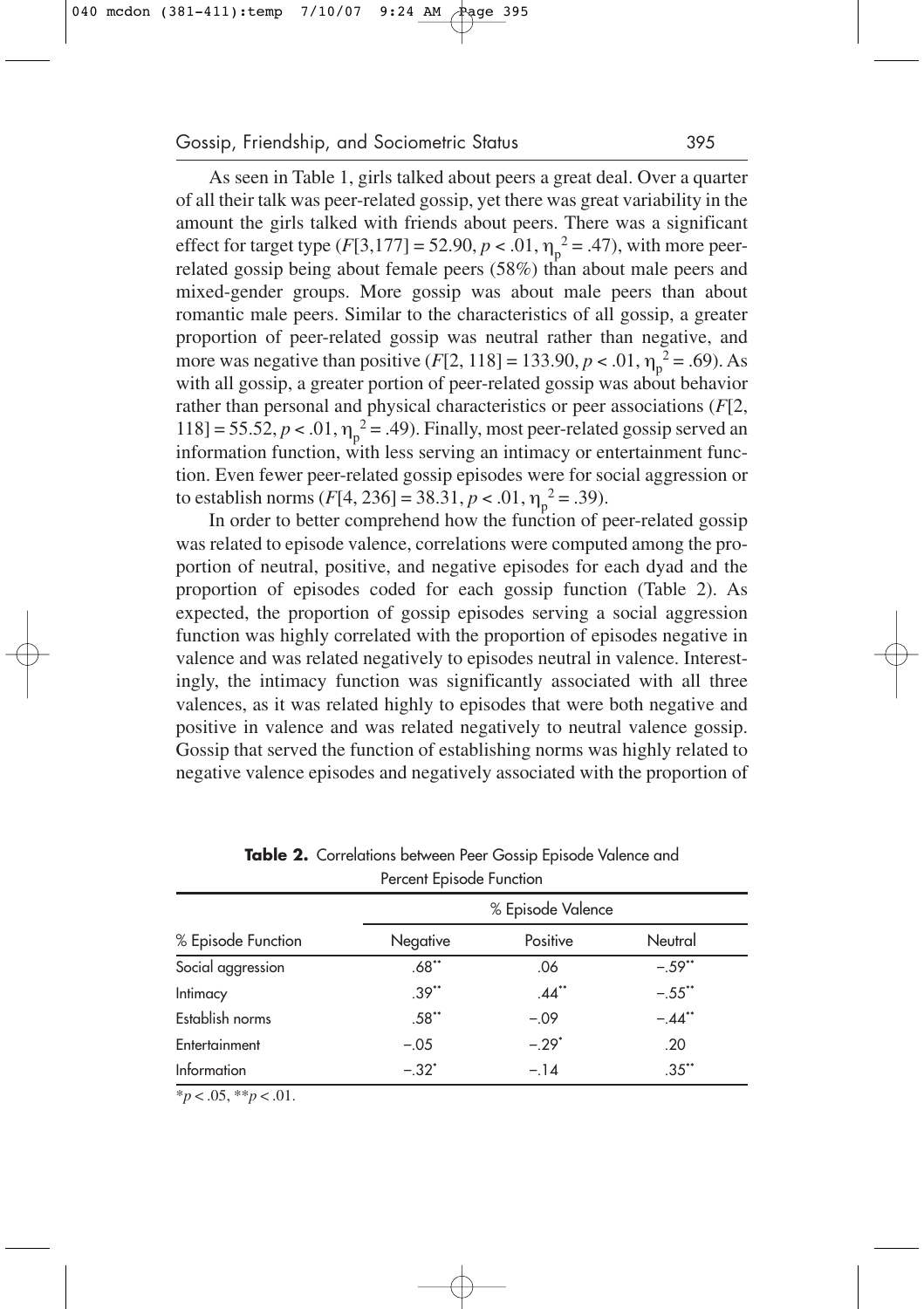neutral episodes. Finally, the proportion of gossip for entertainment purposes was negatively related to positive valence episodes, and gossip that provided information was inversely related to the proportion of negative valence episodes and positively related to neutral valence episodes.

# *Closer Examination of the Functions of Gossip*

*Aggression and gossip.* As mentioned previously, it was hypothesized that if gossip serves a socially aggressive function, then socially aggressive girls would be expected to gossip more about peers, this gossip would be more negative, and they would be more likely to use gossip for the purpose of social aggression than would less aggressive girls. Correlations were computed to examine the relationships between peer nominations for overt and social aggression and the characteristics of peer gossip (Table 3). Overt aggression was positively associated with the proportion of peer gossip about female peers and negatively related to the proportion of episodes that served an intimacy function. Both social and overt aggression were positively related to the proportion of gossip about behavior and negatively associated with the proportion of gossip about personal and physical characteristics.

*Status and gossip.* Previous research has found that well-liked children are socially competent (Rubin et al., 1998). Thus, it was hypothesized that if gossip is a skillful behavior that fosters intimacy between friends, dyads with well-liked girls would gossip more about peers, would be more evaluative (both negative and positive) in their peer-related gossip, and more of their gossip about peers would be judged as fostering intimacy and solidarity than would the gossip of rejected girls and their friends. Furthermore, because past research has indicated relationally aggressive behavior to be associated with being less well liked (Crick & Grotpeter, 1995), it was expected that rejected girls and their friends would engage in more socially aggressive gossip about peers than would sociometrically popular girls. To test these specific hypotheses, a series of planned analyses were conducted to contrast sociometrically popular and rejected girls. The remaining characteristics of gossip for sociometrically popular and rejected girls were also compared using more conservative MANCOVAS. Given that sociometric status was associated with SES ( $t = -2.31$ ,  $p < .05$ ), SES was included as a covariate in all analyses. Results are summarized in Table 4.

First, we examined if amount of gossip was associated with social skillfulness as hypothesized, specifically whether sociometrically popular girls gossiped more with their friends about peers than rejected girls. Two ANCOVAs were conducted to investigate sociometric status differences on the number of peer-related gossip initiations and the proportion of the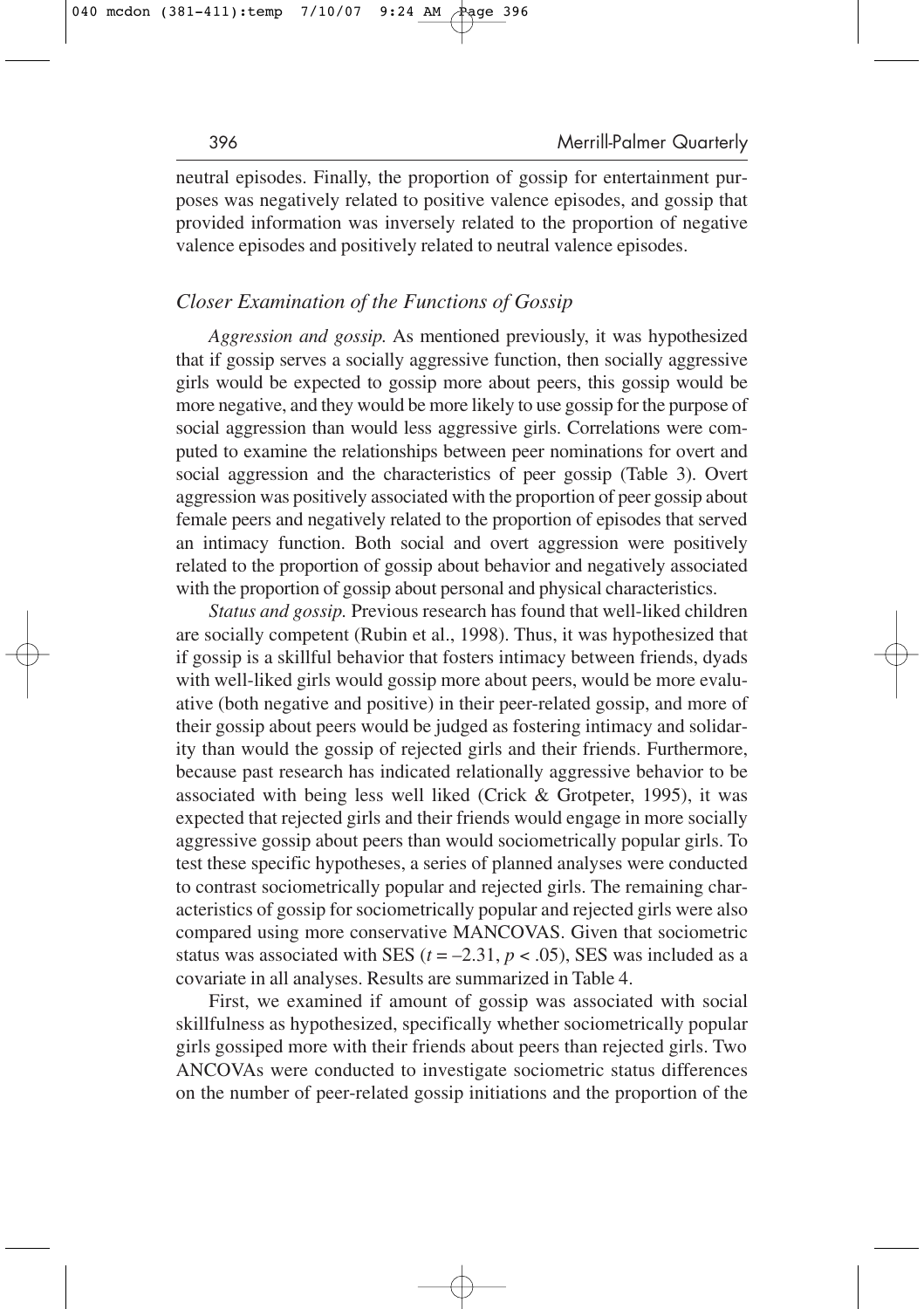| <b>Gossip Characteristics</b>             | <b>Peer Nominations</b> |                                    |
|-------------------------------------------|-------------------------|------------------------------------|
| <b>General Features</b>                   |                         | Overt Aggression Social Aggression |
| Number of episodes                        | $-16$                   | $-.18$                             |
| % talk that is gossip                     | $-.19$                  | $-.21$                             |
| Average # exchanges                       | $-16$                   | $-.04$                             |
| Number of different targets               | $-.14$                  | $-.14$                             |
| <b>Targets of Gossip</b>                  |                         |                                    |
| % episodes about female peers             | .33"                    | .14                                |
| % episodes about male peers (nonromantic) | .22                     | $-.10$                             |
| % episodes about mixed-sex peer groups    | $-.12$                  | .03                                |
| % episodes about male romantic peers      | $-.18$                  | $-.18$                             |
| Episode Valence                           |                         |                                    |
| % neutral episodes                        | .22                     | .04                                |
| % negative episodes                       | $-.01$                  | .06                                |
| % positive episodes                       | $-.24$                  | $-.10$                             |
| Topic of Gossip                           |                         |                                    |
| % behavior                                | .33"                    | $.36$ **                           |
| % personal and physical characteristics   | $-.37$ **               | $-.30^{\circ}$                     |
| % peer associations                       | .03                     | $-.15$                             |
| Function of Gossip                        |                         |                                    |
| % information function                    | .21                     | .12                                |
| % entertainment function                  | $-.02$                  | $-.01$                             |
| % intimacy function                       | $-.29"$                 | $-.19$                             |
| % social aggression function              | .11                     | $-.14$                             |
| % establish norms function                | .04                     | .04                                |

**Table 3.** Correlations between Peer Nominations of Aggression and Characteristics of Peer Gossip

 $*_{p < .05, *p < .01.}$ 

friends' conversation devoted to peer-related gossip. Both were significant, indicating that popular girls had a greater number of gossip episodes than rejected girls and that a larger proportion of well-liked girls' conversations with friends consisted of peer-related gossip than that of rejected girls. An additional MANCOVA was conducted to investigate status differences on the number of different targets and the average number of gossip exchanges between well-liked and rejected girls and their friends.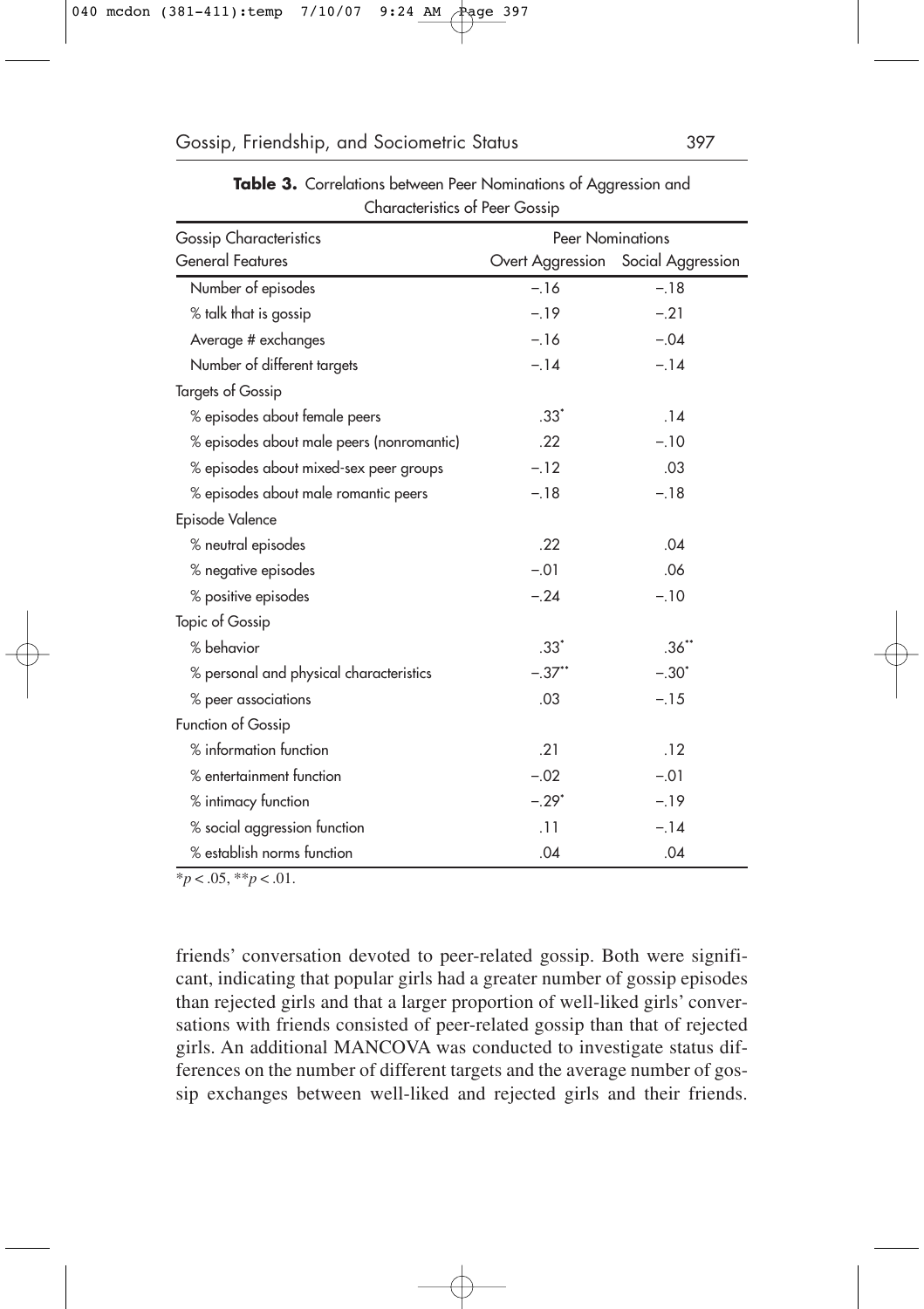|                                                |               | Table 4. Differences by Status in Observed Characteristics of Peer Gossip |                      |        |                      |
|------------------------------------------------|---------------|---------------------------------------------------------------------------|----------------------|--------|----------------------|
|                                                | Popular       | Rejected                                                                  |                      |        |                      |
| Gossip Characteristics                         | M(SD)         | M(SD)                                                                     |                      | ₩      | $\eta_{\sf p}^{\;2}$ |
| Number of episodes                             | 17.70(11.84)  | 11.50(8.62)                                                               | $6.35$ <sup>**</sup> | (1,57) | $\overline{C}$       |
| % talk that is gossip                          | 33.52 (21.22) | 21.20 (16.68)                                                             | 8.05**               | (1,57) | $\frac{2}{3}$        |
| Average # exchanges                            | 4.36 (1.62)   | 3.52 (1.49)                                                               | 5.09**               | (1,57) | $\frac{8}{2}$        |
| Number of different targets                    | 13.97 (8.60)  | 9.23 (6.84)                                                               | 6.45"                | (1,57) | $\frac{1}{2}$        |
| Targets of Gossip                              |               |                                                                           |                      |        |                      |
| % episodes about female peers                  | 54.78 (24.60) | 62.02 (30.13)                                                             | 1.19                 | (1,57) | S                    |
| % episodes about mixed-sex peer groups         | 9.83 (10.57)  | 17.14(25.54)                                                              | 3.19                 | (1,57) | SO.                  |
| % episodes about male peers                    | 22.18 (17.89) | (3.30(15.50)                                                              | 4.40"                | (1,57) | S <sub>O</sub>       |
| % episodes about male romantic peers           | (3.30(18.09)) | 7.85 (14.40)                                                              | 3.23                 | (1,57) | SO                   |
| Episode Valence                                |               |                                                                           |                      |        |                      |
| $\%$ evaluative gossip (positive and negative) | 33.17 (19.69) | 23.72 (20.42)                                                             | $4.76$ **            | (1,57) | $\frac{8}{2}$        |
| % episodes neutral valence                     | 64.19 (20.92) | 72.30 (23.00)                                                             | $3.60^*$             | (1,57) | $\delta$             |
| Episode Function                               |               |                                                                           |                      |        |                      |
| % intimacy function                            | 31.68 (25.19) | 22.41 (19.72)                                                             | 4.10"                | (1,57) | P.                   |
| % social aggression function                   | 5.87(13.91)   | 11.16(14.52)                                                              | 2.08                 | (1,57) | RO                   |
| * $p < 1,$ ** $p < 0.05,$ *** $p < 0.1$        |               |                                                                           |                      |        |                      |

 $\begin{array}{cc} F & \cdots & F & \cdots \end{array}$ <br>
Note. Analyses controlled for target girl SES. *Note.* Analyses controlled for target girl SES.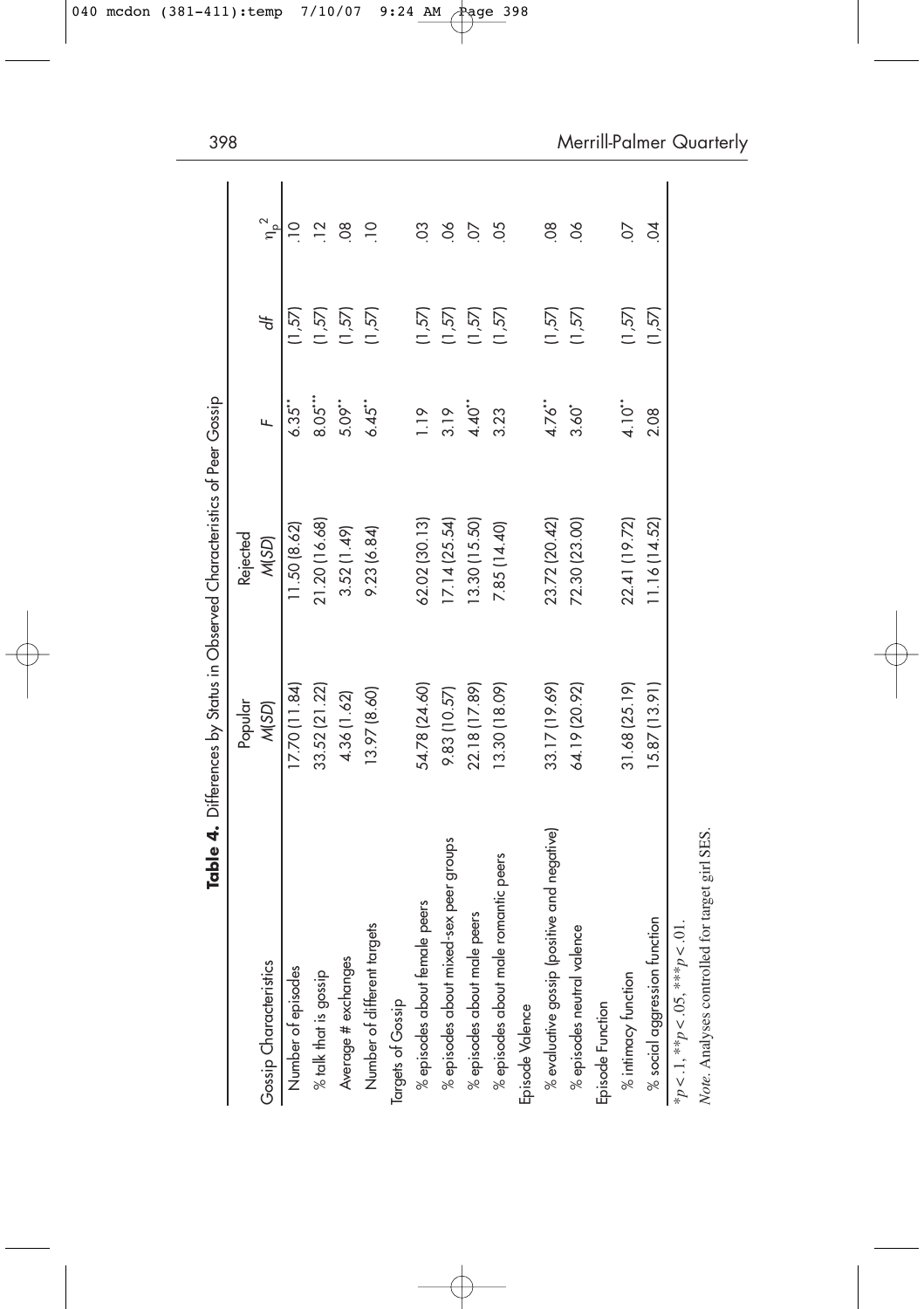There was a significant multivariate main effect for status  $(F[2,56] = 4.77$ ,  $p < .05$ ,  $\eta_p^2 = .15$ ). Follow-up univariate ANCOVAs indicated a significant status effect for target, indicating that well-liked girls talked about a greater number of different peers than rejected girls. There was also a significant difference between well-liked and rejected girls with regard to their average number of exchanges per gossip episode.

As there were no a priori hypotheses regarding status group differences and specific targets of peer gossip, an omnibus MANCOVA was conducted. A significant main effect was found for status  $(F[4,54] = 2.69, p <$ .05,  $\eta_p^2 = .17$ ). Follow-up univariate ANCOVAs revealed only one significant main effect; that well-liked girls and their friends were more likely to talk about male peers than were rejected girls and their friends.

Next, we examined the specific hypotheses related to the valence of the gossip. It was hypothesized that sharing positive and negative opinions of others is associated with intimacy (Gottman & Mettetal, 1986). It was also hypothesized that well-liked girls' gossip would contain more evaluations (positive and negative) of peers than the gossip of rejected girls. Proportions of positive and negative peer-related gossip were summed to create a composite evaluative gossip score. An ANCOVA revealed that well-liked girls engaged in more evaluative gossip than rejected girls. An additional ANCOVA on the proportion of neutral gossip was also conducted in order to complete the examination of status and gossip valence. Rejected girls and their friends engaged in marginally more neutral gossip about peers than well-liked girls and their friends.

With regard to the function of gossip, it was hypothesized that more of the gossip between well-liked girls and their friends would be devoted to fostering intimacy than would gossip between rejected girls and their friends. Further, it was hypothesized that rejected girls and their friends would engage in more socially aggressive gossip than would well-liked girls and their friends. Two ANCOVAs were conducted to test for status group differences for these functions. There was a significant status difference for the portion of peer gossip used to establish intimacy. More of wellliked girls' peer gossip was rated as furthering intimacy than rejected girls'. There was no significant difference for the social aggression function. A follow-up MANCOVA conducted on the remaining function categories was not significant  $(F[3,55] = 1.36, p > .10, \eta_p^2 = .07)$ .

There were no specific hypotheses regarding status group differences on the topics of gossip; therefore, a MANCOVA was conducted to compare the topics of gossip of well-liked and rejected girls' peer gossip with friends. There was no significant multivariate effect for status  $(F[3,55] =$  $1.30, p > .10, \eta_p^2 = .07$ .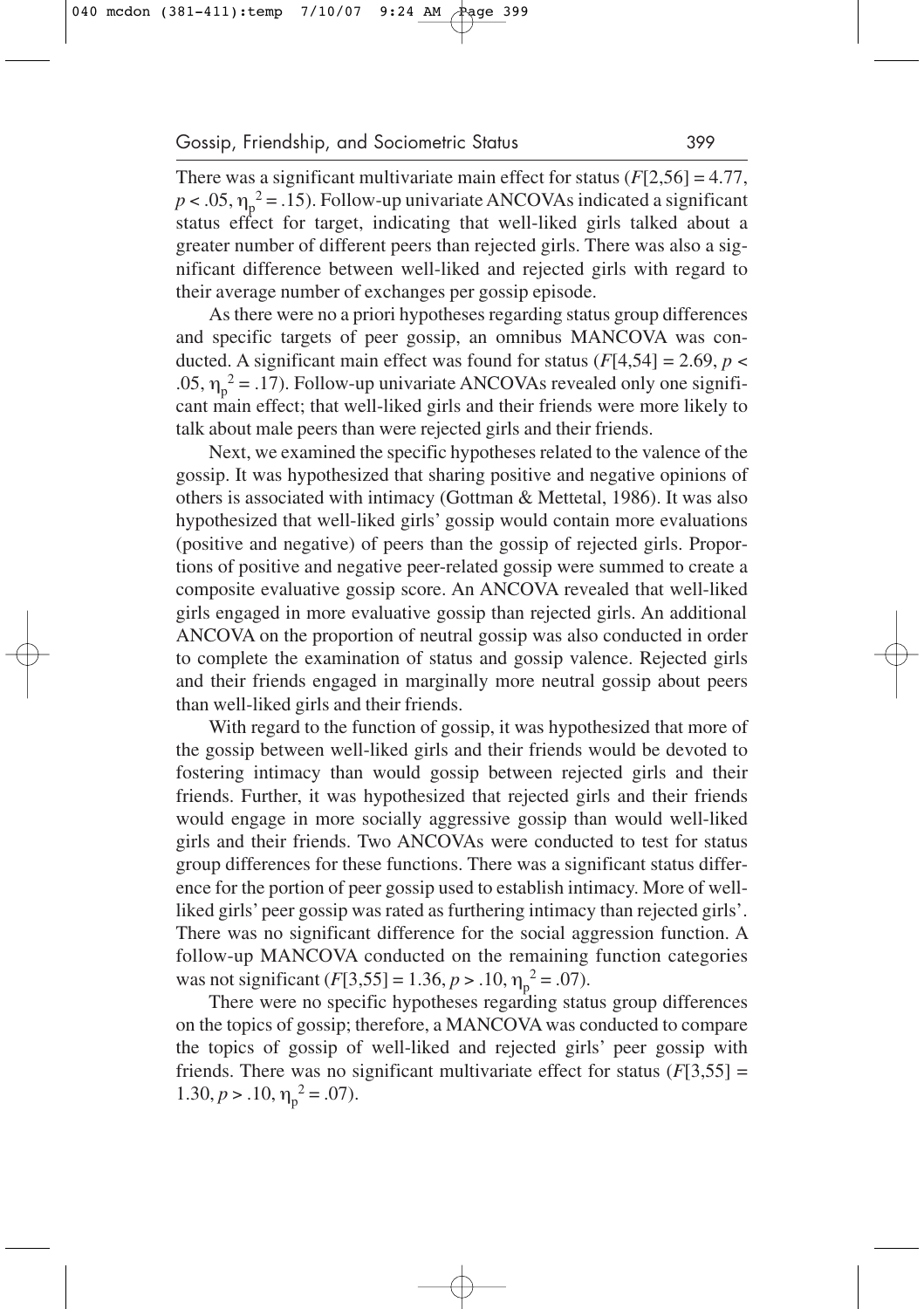|                               |                     | Macro Codes of Dyad Interaction |             |
|-------------------------------|---------------------|---------------------------------|-------------|
| <b>Gossip Characteristics</b> | <b>Closeness</b>    | Quality of Friendship           | Awkwardness |
| Number of episodes            | $.39**$             | $.27^*$                         | $-.18$      |
| % Talk gossip                 | $.46^*$             | $.37$ <sup>**</sup>             | $-.17$      |
| Average # exchanges           | .59"                | .46"                            | $-.34"$     |
| Number of different targets   | $.40$ <sup>**</sup> | $.28^*$                         | $-.19$      |
| % Negative episodes           | $.26*$              | .20                             | $-.14$      |
| % Positive episodes           | .16                 | .21                             | $-.04$      |
| % Neutral episodes            | $-.33"$             | $-.34"$                         | .19         |
| % Social aggression function  | .41"                | .25                             | $-.10$      |
| % Intimacy function           | $.40$ <sup>**</sup> | $.50$ <sup>*</sup>              | $-.11$      |
| % Establish norms function    | .22                 | .17                             | $-.11$      |
| % Entertainment function      | $-.18$              | $-.30^{\circ}$                  | $-.21$      |
| % Information function        | $-.25$              | $-.20$                          | .25         |

Table 5. Correlations between Macro Interaction Codes and Peer Gossip **Characteristics** 

\**p* < .05, \*\**p* < .01.

*Friendship and gossip.* To further examine the hypothesis that peerrelated gossip may serve an intimacy or solidarity function for girl friends, the correlations between the characteristics of gossip and the macro ratings of the dyad interaction were computed. If gossip serves to increase bonding between friends, then friendship interaction ratings of closeness, relationship quality, and awkwardness should be associated with characteristics of friends' peer-related gossip. As can be see in Table 5, the observed closeness and quality of the girls' friendships showed very similar patterns in their relation to gossip. In general, the closeness and quality of the girls' friendships were positively related to the amount of their peer-related gossip, the length of episodes, and the number of peers discussed. Closeness and quality also related to the amount of gossip serving an intimacy function and were negatively associated with the proportion of peer gossip that was neutral in valence.

#### *Ethnicity and Gossip*

In order to examine the peer-related gossip characteristics of European American and African American friends, a series of MANCOVAS were conducted. Because SES was associated with ethnicity  $(t = 8.48, p < .01)$ , SES was con-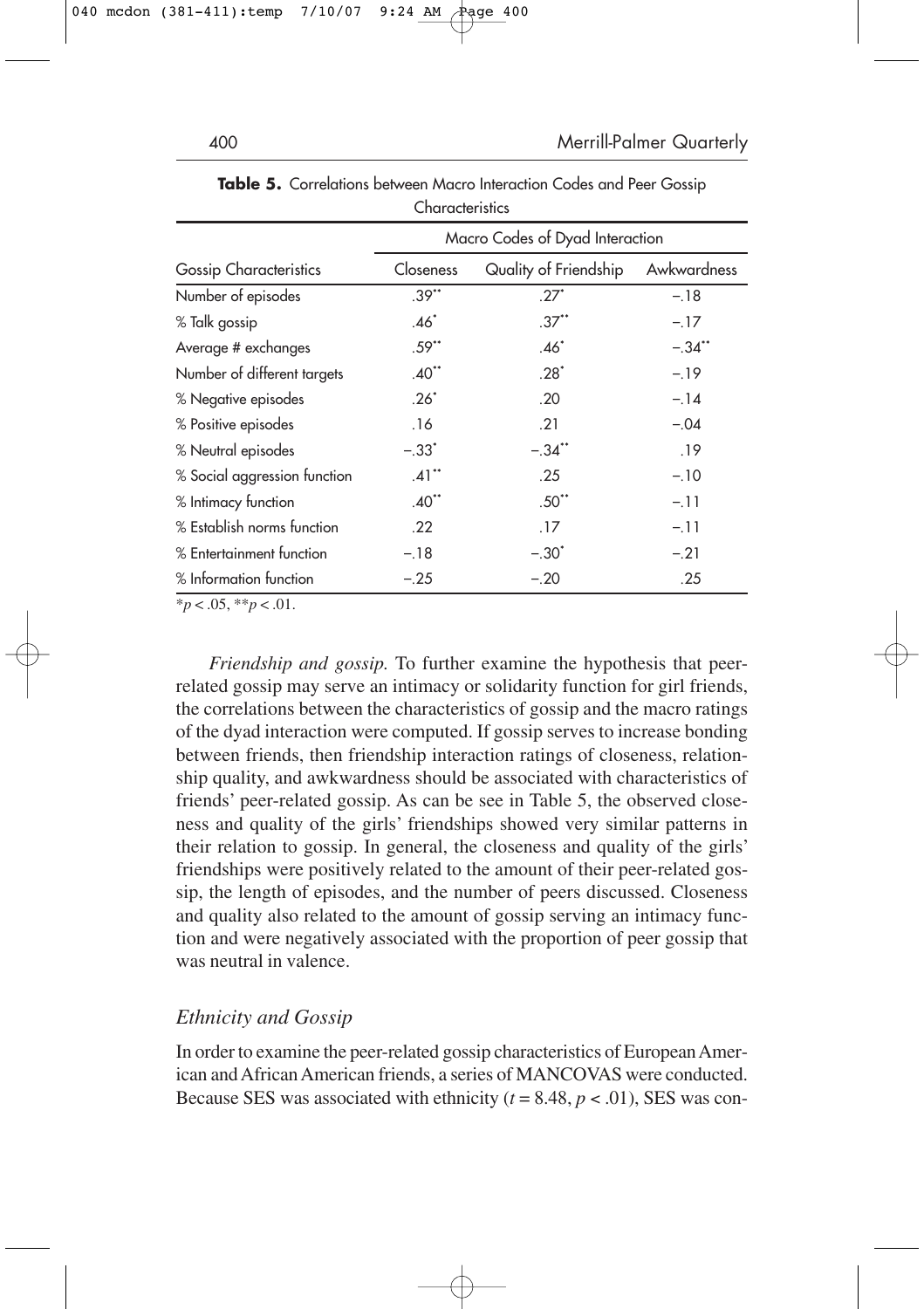trolled in all analyses. A MANCOVA examining general features of peerrelated gossip showed a significant main effect for ethnicity (*F*[4,54] = 3.72,  $p < .05$ ,  $\eta_p^2 = .22$ ). As seen in Table 6, univariate tests revealed that African American dyads engaged in more peer gossip episodes and a greater portion of their conversation was devoted to peer gossip than European American dyads. Additionally, African American friends' gossip included a wider variety of targets than that of European Americans friends.

A second MANCOVA, computed to examine ethnicity differences with regard to the valence of peer-related gossip, revealed a significant effect for ethnicity  $(F[2, 56] = 3.43, p < .05, \eta_p^2 = .11)$ . Univariate analyses revealed a significant ethnicity difference only for evaluative gossip. MANCOVAs were also conducted to look for possible ethnicity differences with regard to the particular targets of gossip  $(F[4,54] = 1.59, p > .10, \eta_p^2 =$ .11), the topics of gossip  $(F[3, 55] = .13, p > .10, \eta_p^2 = .01)$ , and functions of gossip  $(F[5,53] = 2.25, p > .05, \eta_p^2 = .18)$ , but none of these analyses were significant.<sup>2</sup>

#### **Discussion**

One of the primary goals of the current study was to examine the characteristics of gossip between fourth-grade girls and their friends. From our observations, it is clear that fourth-grade girls talk about others a great deal while interacting with their close friends. They predominantly discuss their female peers or family members, and their talk is often about the behavior or actions of these individuals. Most of girls' gossip is neutral, which corresponds to the predominantly information-sharing function of their gossip.

Of particular interest were the characteristics of peer-related gossip. Over a quarter of girls' talk was about peers, and on average they discussed 12 different peers or peer groups in their discussion, demonstrating that peer-related gossip is common among girl friends. Most peer gossip concerned female peers, with the least amount focused on males referenced as romantic targets. Furthermore, similar to gossip in general, much of peer gossip, as in the following example, was nonevaluative and narrative in form, providing information to their friend.

J: Lisa, I got one for her. She was wanting a real Tamagachi, but I got her a Pet Vet. It's about the same thing, except four buttons and three

<sup>&</sup>lt;sup>2</sup>In order to see if ethnicity qualified any of the status effects, tests for interactions between ethnicity and status were also conducted. There were no significant interaction effects between status and ethnicity.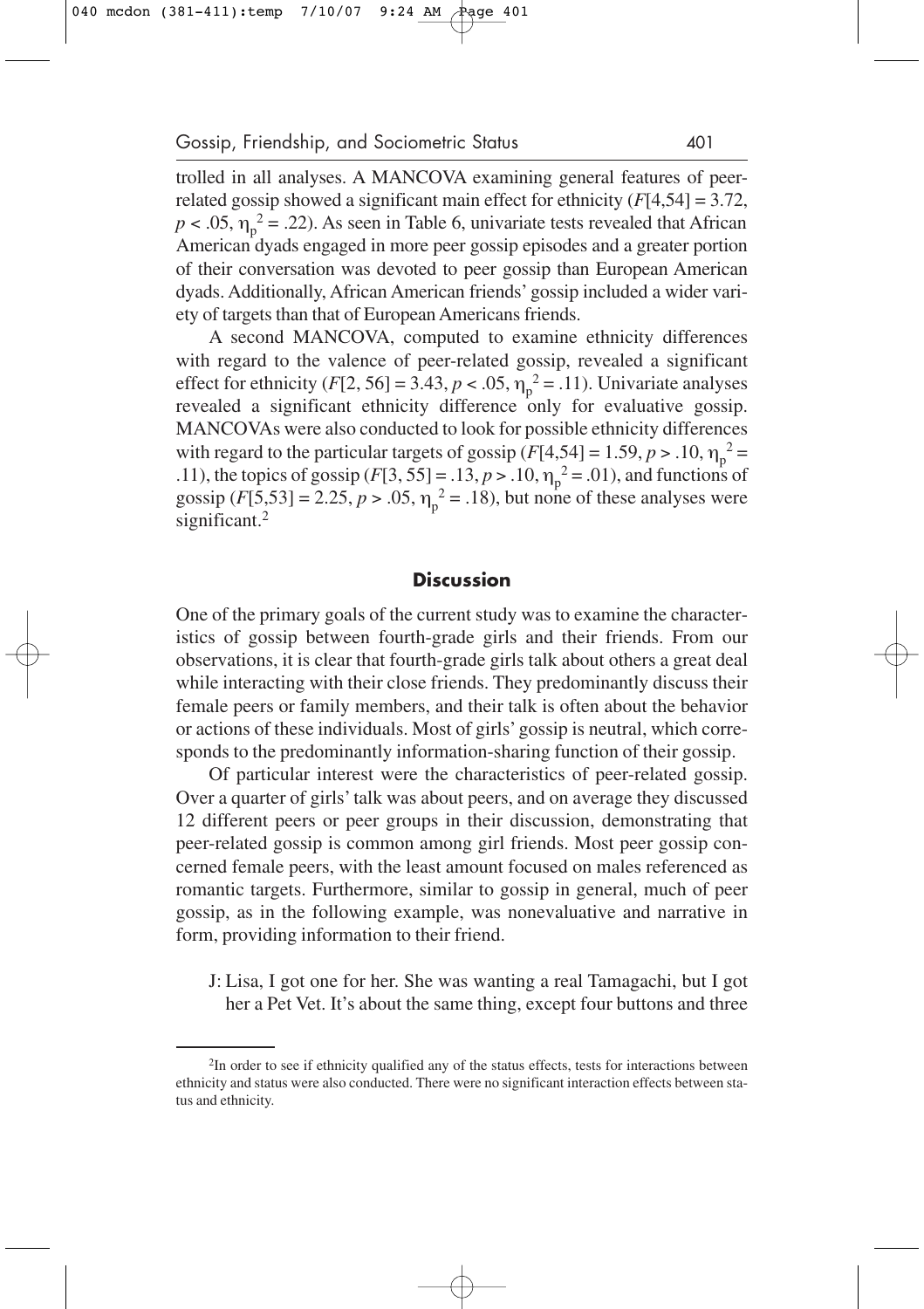|                                                | Table 6. Differences by Race in Observed Characteristics of Peer Gossip |              |               |         |               |  |
|------------------------------------------------|-------------------------------------------------------------------------|--------------|---------------|---------|---------------|--|
|                                                | African                                                                 | European     |               |         |               |  |
|                                                | American                                                                | American     |               |         |               |  |
| Gossip Characteristics                         | M(SD)                                                                   | M(SD)        |               |         |               |  |
| Number of episodes                             | 7.77(11.42)                                                             | 1.43(9.11)   | 6.59          | (1,57)  |               |  |
| % Talk that is gossip                          | 33.65(21.54)                                                            | 21.07(16.15) | 6.60'         | (1,57)  |               |  |
| Average # exchanges                            | 4.15(1.58)                                                              | 3.73(1.62)   | $\frac{3}{2}$ | (1, 57) | S             |  |
| Number of different targets                    | 14.47(8.74)                                                             | 8.73(6.24)   | 10.66"        | (1,57)  | $\frac{8}{1}$ |  |
| Episode Valence                                |                                                                         |              |               |         |               |  |
| % Evaluative gossip (positive and negative)    | 34.80(19.53)                                                            | 22.09(19.65) | 5.70          | (1,57)  | S)            |  |
| % Episodes neutral valence                     | 61.97(20.43)                                                            | 74.51(22.41) | 3.51          | (1,57)  | Š             |  |
| $*_{p} < .05, **_{p} < .01.$                   |                                                                         |              |               |         |               |  |
| Note. Analyses controlled for target girl SES. |                                                                         |              |               |         |               |  |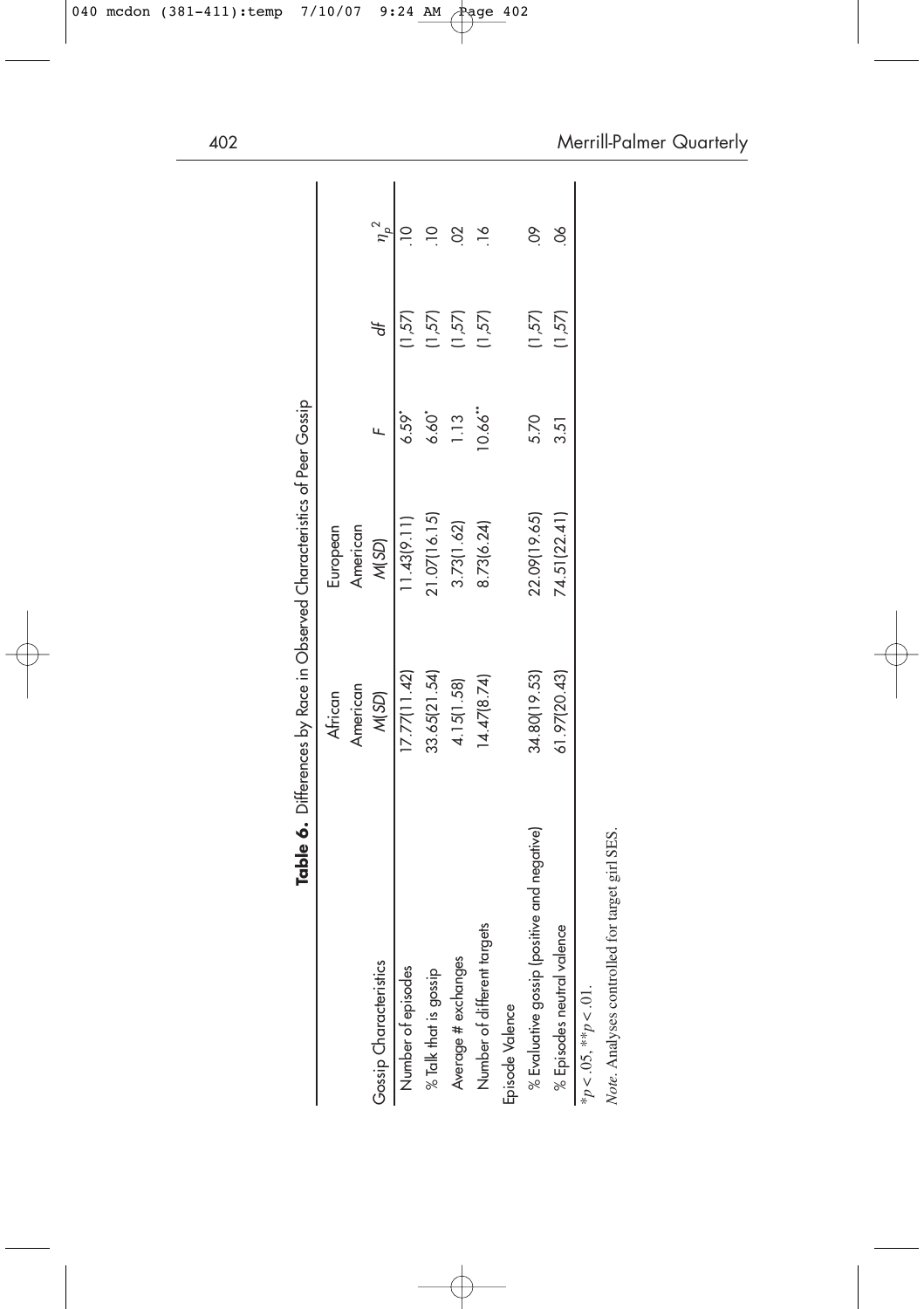buttons. It's kinda different. And, um, she plays with that a whole lot, and she taught me how to play.

Similar to Leaper and Holliday (1995), we found a significantly larger proportion of peer-related gossip between girl friends to be negative rather than positive (22% vs. 7%). Take the following example:

M: Tyson is ugly. H: What's so bad about Tyson? M: Nothings wrong with Tyson it's just that ... H: He got monkey ears.

The second main goal of the study was to investigate the proposed functions of gossip. One of the proposed functions of negative gossip has been social aggression. The proportion of negative peer gossip between friends was found to be related to the proportion of gossip with the function of social aggression. This is illustrated in the next example, as the one friend's negative statements about Katie could change her friend's opinion for the worse:

- K: Do you know Katie M.?
- N: Katie M? What about her?
- K: Do you like her?
- N: Yeah. Why, do you? Why?
- K: She's a big booger. That's why.
- N: Why?
- K: Because she got picked out someone's nose. That's why she's a big booger.

It was hypothesized that if gossip served a socially aggressive function, peer nominations of aggressive behavior would be associated with the amount of girls' gossip with friends as well as the proportion of gossip for the function of social aggression. However, we did not find support for the hypothesis that peer-nominated overt and social aggression is related to the amount of gossiping girls did with friends, the valence of their gossip, or the proportion of gossip that was socially aggressive. Although there were a few significant associations between girls' overt and social aggression and some characteristics of gossip, we did not find meaningful associations between gossip and aggression that related to any of our hypotheses.

Furthermore, if gossip is a solely aggressive behavior, it was hypothesized that the sociometrically rejected girls would gossip more than the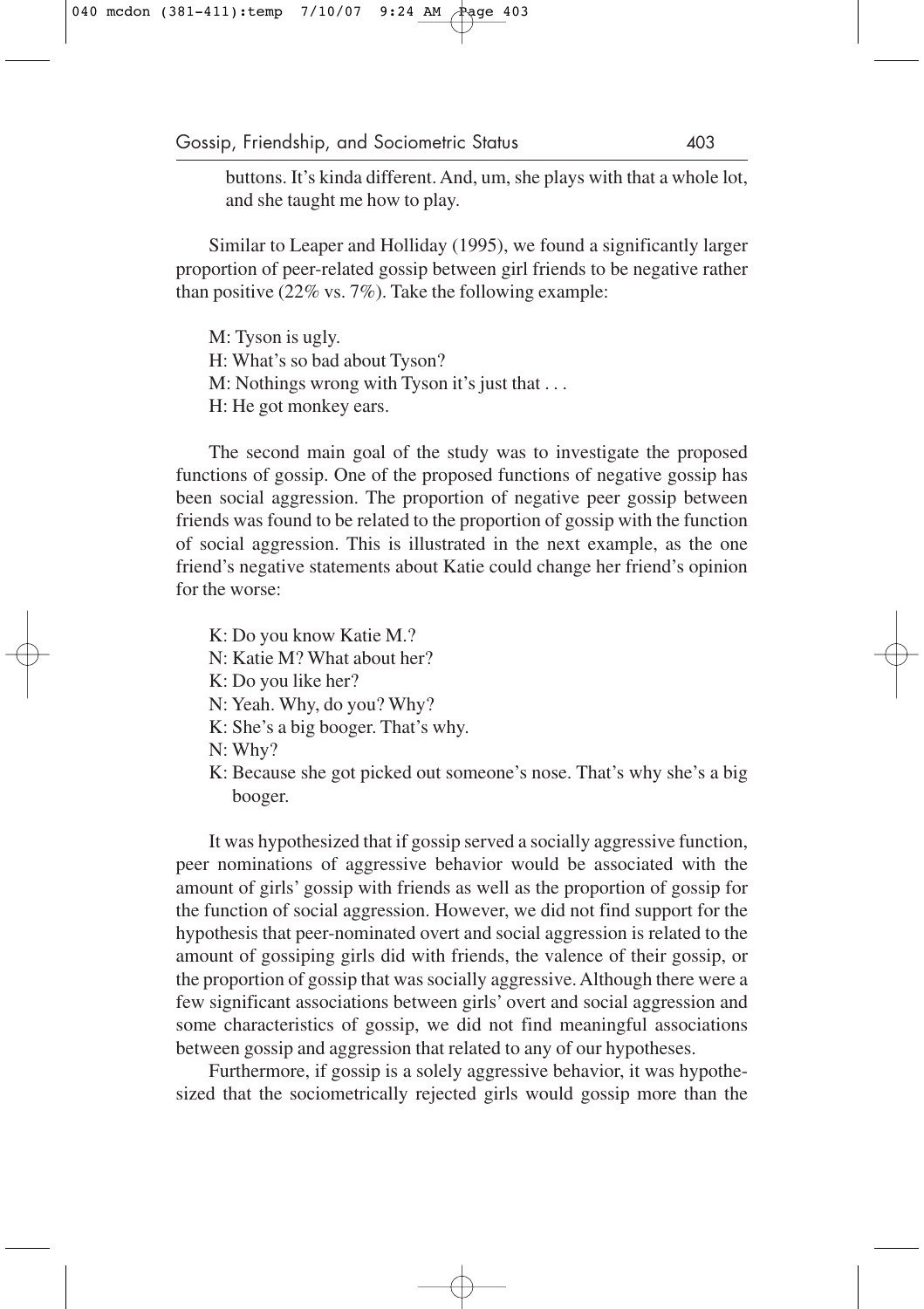well-liked girls. On the other hand, if gossip is a socially competent behavior, associated with furthering intimacy between friends, it was hypothesized that the sociometrically popular girls would gossip more than the rejected girls and their friends. It was found that well-liked girls and their friends gossiped more about peers and did more evaluative gossip about peers than did rejected girls and their friends. In addition, sociometrically popular girls were more likely to gossip and engage in more evaluative gossip than rejected girls.

It was also hypothesized that if gossip furthers intimacy between friends, it would be associated with the quality of the friendship between individuals. It was found that friendship quality and closeness were associated with the amount of peer gossip and with the proportion of gossip used for social aggression and intimacy. Thus, it seems that gossip is not simply a negative behavior but may also be significantly related to social competence and friendship.

On the surface, these results seem surprising. One can envision the reaction to the implied normative advice to girls to gossip more and more negatively as a way of deepening their friendships and increasing how well liked they are by their peers. Most often, however, negative gossip was not done solely to hurt the target of gossip but rather was part of a self-disclosure between friends. It served as a means for friends to become closer and share intimate information:

S: And she laugh at me on the front porch with her sisters and their friends and her friends and her little sister's friends, and it's really embarrembarrassing me, so I would like it if she would stop it.

D: True.

S: But you can't talk to her.

D: Yeah. She giggle too much.

Examples of socially aggressive gossip that simultaneously built intimacy and solidarity between friends were frequent in our data, illustrating that negative gossip may often serve several purposes. Sometimes gossip also served the function of establishing norms about how peers should or should not treat one another, as illustrated in the following example:

P: Okay, . . . the people I hate in Mrs. Stanton's class is Tisha, Jill . . . put it like this all the girls except for Monica.

V: Why you say that? . . . What's wrong with them?

P: Look, in the mornings Tisha ride our bus.

V: For real?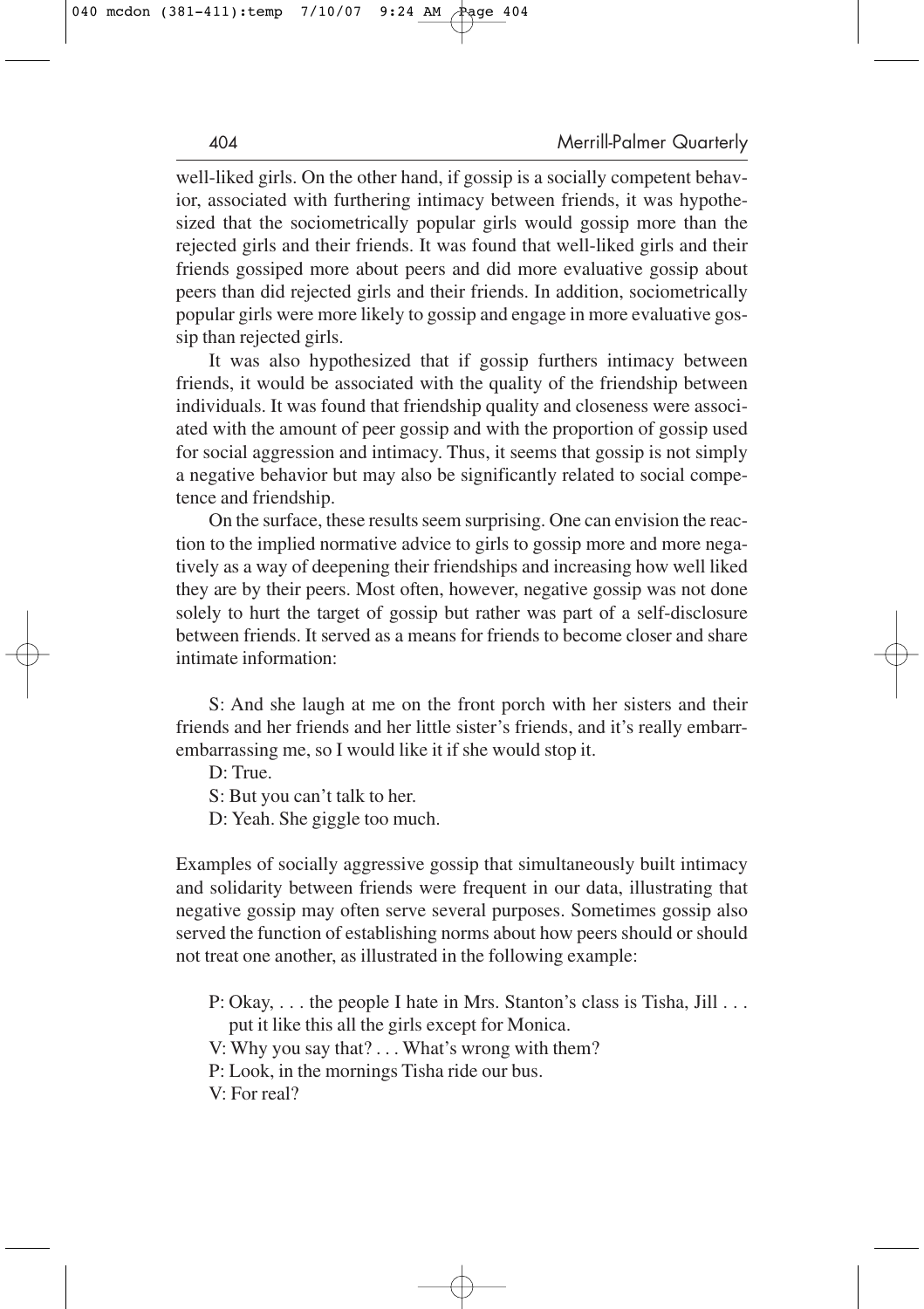- P: They be talking about all of us, everybody in the [inaudible].
- V: And then she gone hug me and stuff.
- P: Who?
- V: Tisha. See, I didn't know about that. That's why I hugged her and everything.

In this example, V discusses how Tisha is insincere. This episode has several functions. It is socially aggressive and also furthers intimacy through the discussion of a hurtful situation. In addition, it establishes the norm that being insincere is not how one should treat friends. Thus, negative gossip is not simply a socially aggressive behavior but rather a complex behavior also serving important social functions for friends.

Finally, a secondary goal of the current study was to explore differences in the characteristics of gossip between African American and European American girls and their friends. Our investigation revealed a pattern of gossip among African American girls that is similar to that of well-liked girls and friendship dyads rated as close and having higher-quality interactions. Just like sociometrically popular girls, African American girls gossiped more about peers, had more gossip episodes directed at more targets, and engaged in more evaluative peer-related gossip than European American girls. There are several possible explanations for these differences. First, it has been proposed that gossip has even greater utility for minority groups because it helps in the maintenance of group bonds, identity, and control over group actions (Gluckman, 1963; Wert & Salovey, 2004). Gluckman (1963) suggests that for threatened groups, especially minority groups, gossip among group members may actually strengthen group norms and protect values from being lost in the majority culture. Thus, gossip between African American girls, as a minority group in the United States, may be more productive for strengthening in-group norms, bonding together, and reaffirming values. In addition, the interdependent orientation characteristic of African Americans (Townsend, 1998) may promote more concern and interest in others and their peers (Way et al., 2005) than the more individualistic values of European American girls. This heightened interest in others may contribute to the amount that they discuss others in their social sphere.

# *Future Directions*

Although past scholars have hypothesized that gossip may strengthen bonds between individuals and within groups, our study can make no causal claims. Gossip may help friends establish shared opinions, agree on norms, or increase self-disclosure (Foster, 2004; Gluckman, 1963; Gottman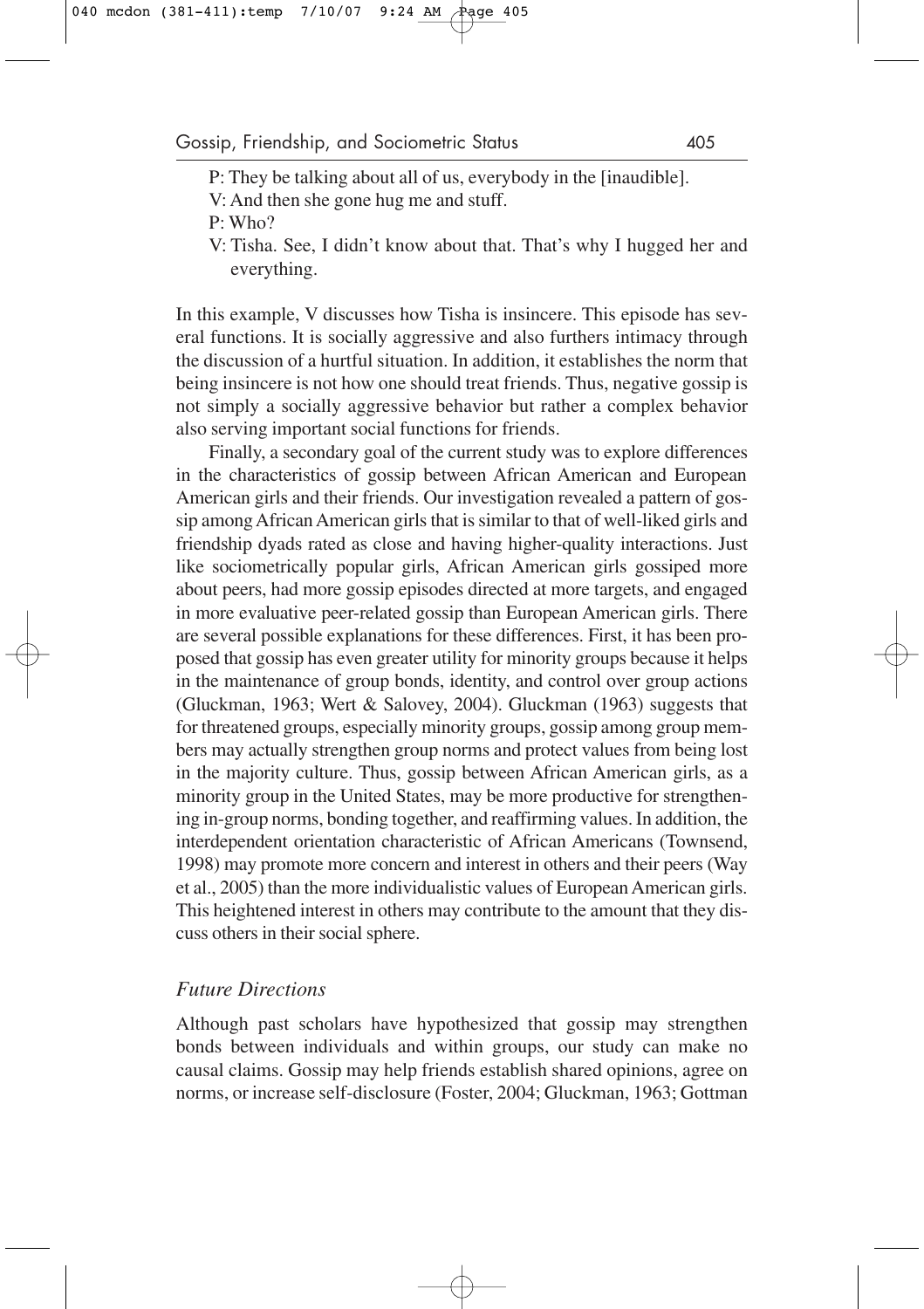& Mettetal, 1986; Leaper & Holliday, 1995). It is also possible that friends who feel closer and have more experiences in common engage in more gossip because they feel more secure or because they share a peer group and have more individuals to discuss (Abrahams, 1970; Derlega & Chaiken, 1977; Noon & Delbridge, 1993). Thus, even though friendship closeness and relationship quality are associated with more gossip, it is not clear whether gossip increases these features in a friendship or simply serves as a marker of these characteristics. However, observations of gossip by Gottman and Mettetal (1986) between acquaintances (rather than friends) suggest that gossip interactions increased intimacy between girl strangers. Future research should continue to investigate the nature and direction of the association between gossip and friendship.

Additionally, as Abrahams (1970) and Gluckman (1963) highlight, there may be an art to gossiping well, and the context of gossip may dictate how gossip should be enacted. Gluckman (1963) observes that gossiping about certain people may only be allowed when one is a member of the same group. Strangers or outsiders may often be shunned when they gossip about a person within a group of which they are not a member. Gluckman (1963, p. 313) states that "it is bad manners . . . to tell unpleasant stories about your friends to strangers," which illustrates the complex nature of gossip. Indeed, there may be numerous implicit social rules about gossip that may aid or hinder one's performance.

Along these lines, Leaper and Holliday (1995) highlight that the relational context among gossip participants may be especially relevant in understanding the functions of gossip. Because of the relatively safe and reciprocal nature of friendship, gossip may be more likely to further intimacy or bonding between individuals than in larger groups. Moreover, as illustrated by Parker and Seal (1996), knowing gossip may be associated with having friends, but being known as a gossip may not be. That girls were only interacting with friends might explain why there were no relationships with peer nominations of social aggression in this study. Social aggression may be viewed very differently within the context of close friendship than in a larger group. Perhaps one reason rejected girls may be seen by peers as overtly and socially aggressive, even though they are not observed to be so in the friendship dyads, is that they do not understand the appropriate context for negative gossip (i.e., only with a close friend) and are thus more indiscriminate in their use of it, engaging in it more publicly and less discretely.

Gossip in larger peer groups may serve different functions than gossip in friendship dyads. It is possible that gossip in groups may also help to build solidarity and establish norms among members. Gossip about outgroup members may serve to strengthen in-group bonds and establish an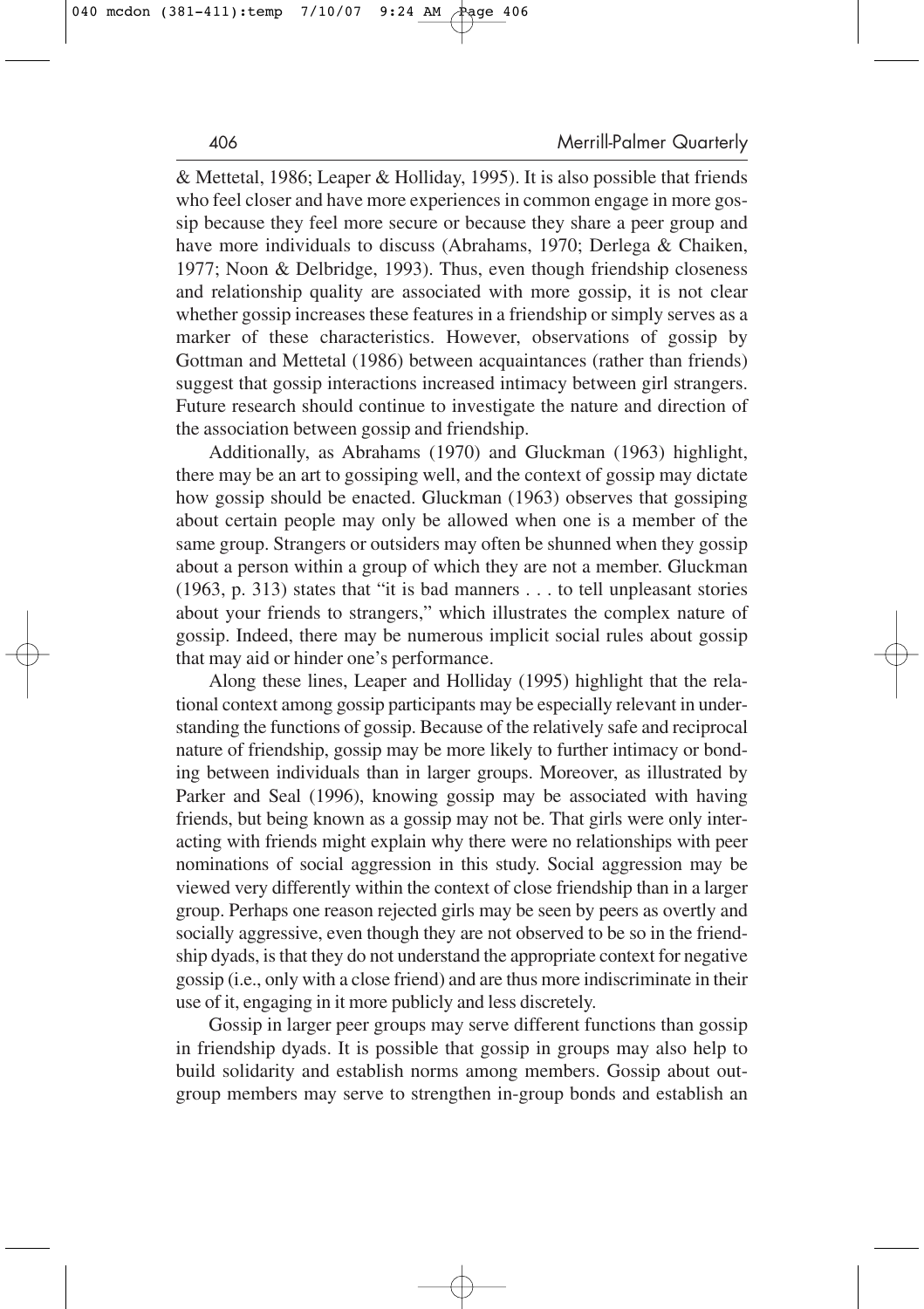"us versus them" mentality (Wert & Salovey, 2004). Additionally, gossip about in-group members may help to maintain social control and communicate behavior that is and is not permissible (Foster, 2004; Gluckman, 1963; Leaper & Holliday, 1995). Conversely, in a group context in which status is contested and has more importance, gossip among group members may be more likely to serve the purpose of gaining power or prestige and manipulating relationships. Future research is required to investigate the functions of gossip within larger groups and different contexts.

Our study examined the gossip of fourth-grade girls and their friends, but it may be interesting to study the characteristics and functions of gossip in different age groups. Although we found that social status was associated with gossip, the specifics of this relation remain unclear. It is possible that gossip is a skill that sociometrically popular, or well-liked girls, utilize to bond with their friends; however, it is also possible that well-liked girls gossip more because they know more people and have larger social networks than rejected girls (George & Hartmann, 1997). In order to gossip, one must have interesting information to contribute. Sociometrically wellliked girls may have an advantage because they have greater access to social information than do rejected girls.

Ethnographic studies of gossip among junior high children suggest that the girls who are perceived to be popular also seem to be the girls who are doing the most gossiping (e.g., Merten, 1997). Perceived popularity, measured by asking children who they think are popular, has been associated with relational aggression in a number of studies; however, this association seems to be dependent on age. There does not appear to be a significant association for younger girls, but as they enter adolescence, perceived popularity and social aggression become positively correlated (Cillessen & Mayeux, 2004; Rose, Swenson, & Waller, 2004). It may be interesting to study how gossip relates to perceived popularity and social status as girls enter junior high. It may be that gossip in the friendship context may always be related to friendship quality and social skills but that gossiping within the larger peer group is associated with relational/social aggression and perceived popularity. Future research should examine how these constructs relate to gossip with friends and within the larger peer group and should investigate age-related differences in these associations.

It would also be important to broaden the examination of children's gossip by studying it outside of the laboratory. Our analysis of all gossip revealed that 19% of girls' gossip was about experimenters. This could be considered a measure of reactivity to the situation. Much of the talk about experimenters happened earlier in the interaction and diminished as the interaction continued. Anecdotally, it seemed that friends who were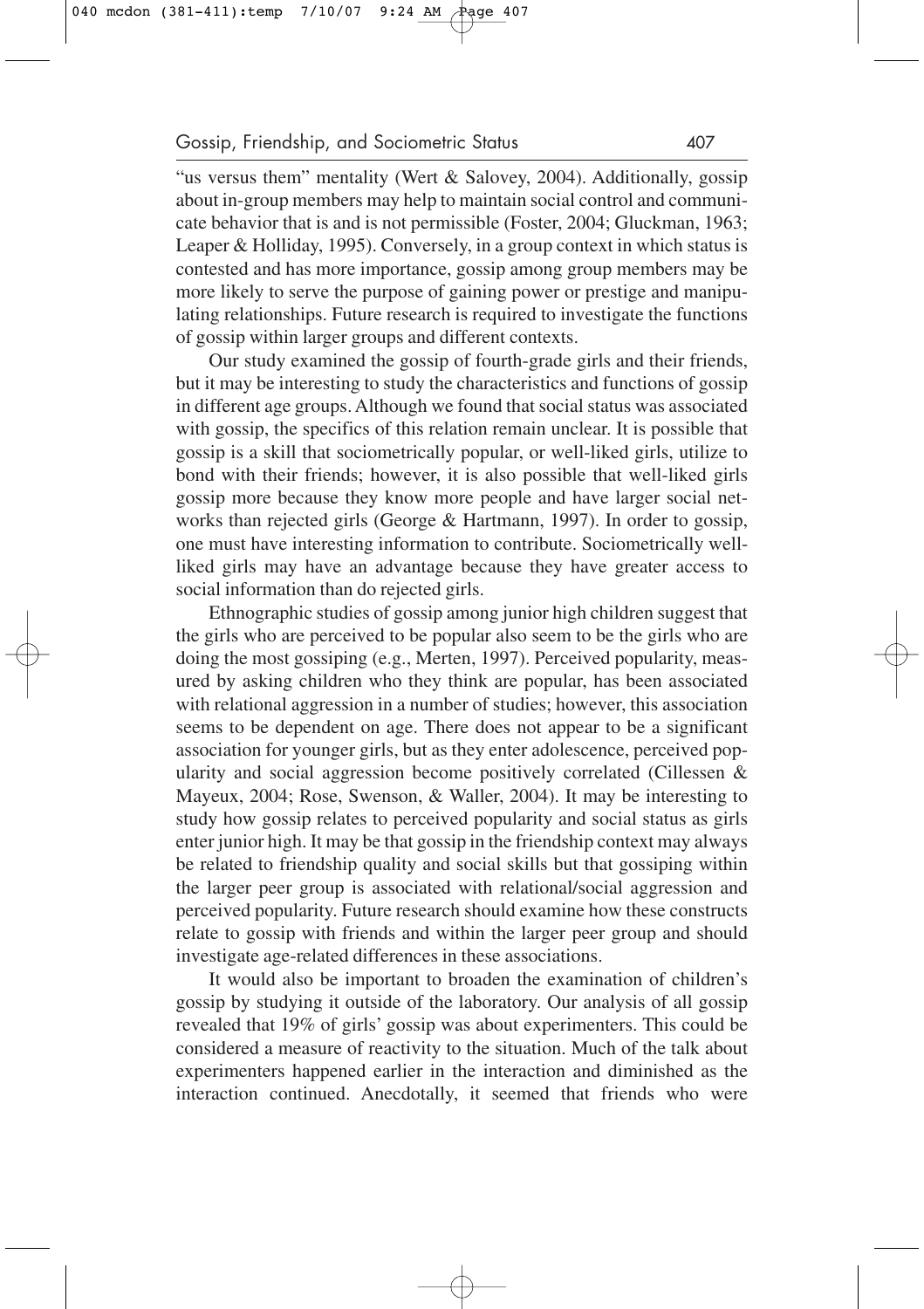uncomfortable with each other or had difficulty engaging in conversation were more likely to talk about experimenters, while friends who were more at ease with each other focused on other targets in their gossip. Supplementary analyses indicated that rejected girls and their friends gossiped more about experimenters and staff members than well-liked girls. Studying gossip in more naturalistic settings may reduce reactivity and increase the generalizability of our findings.

Research on children's gossip should also be extended to include boys. Gossip among boys and their close friends may be quite different both in form and function. Maccoby (1998) has described that girls are socialized to be relationship focused and to avoid interpersonal conflict, whereas boys are socialized to be achievement-oriented and concerned with their dominance in the group. Gossip among boys, then, may not be in the service of intimacy to the same extent as with girls but rather may be a way of calibrating achievement among individuals and may be used more for norm setting. Further research is necessary to develop our understanding of the important functions that gossip serves for males.

Thus, in summary, it is clear that gossip is an important and complex interpersonal process, one serving both positive and negative functions. Even though gossip can serve to increase intimacy and solidarity among friends and establish norms (Foster, 2004; Gluckman, 1963; Gottman & Mettetal, 1986; Leaper & Holliday, 1995), it can also cause great harm when used carelessly or aggressively (e.g., Cairns et al., 1989; Crick et al., 2001; Eder & Stanford; 1986; Merten, 1997). A full understanding of the phenomenon will require an analysis of both the beneficial and negative impact of gossip as well as the role it plays in the normal developmental process.

#### **References**

- Abrahams, R. D. (1970). A performance-centered approach to gossip. *Man, 5,* 290–301.
- Baumeister, R. F., Zhang, L., & Vohs, K. D. (2004). Gossip as cultural learning. *Review of General Psychology, 8,* 111–121.
- Blumberg, H. H. (1972). Communication of interpersonal evaluations. *Journal of Personality and Social Psychology, 23,* 157–162.
- Bukowski, W. M., & Hoza, B. (1989). Popularity and friendship: Issues in theory, measurement, and outcome. In T. J. Berndt & G. W. Ladd (Eds.), *Peer relationships and child development* (pp. 15–45). New York: Wiley.
- Cairns, R. B., Cairns, B. D., Neckerman, H. J., Ferguson, L. L., & Gariepy, J. (1989). Growth and aggression: 1. Childhood to early adolescence. *Developmental Psychology, 25,* 320–330.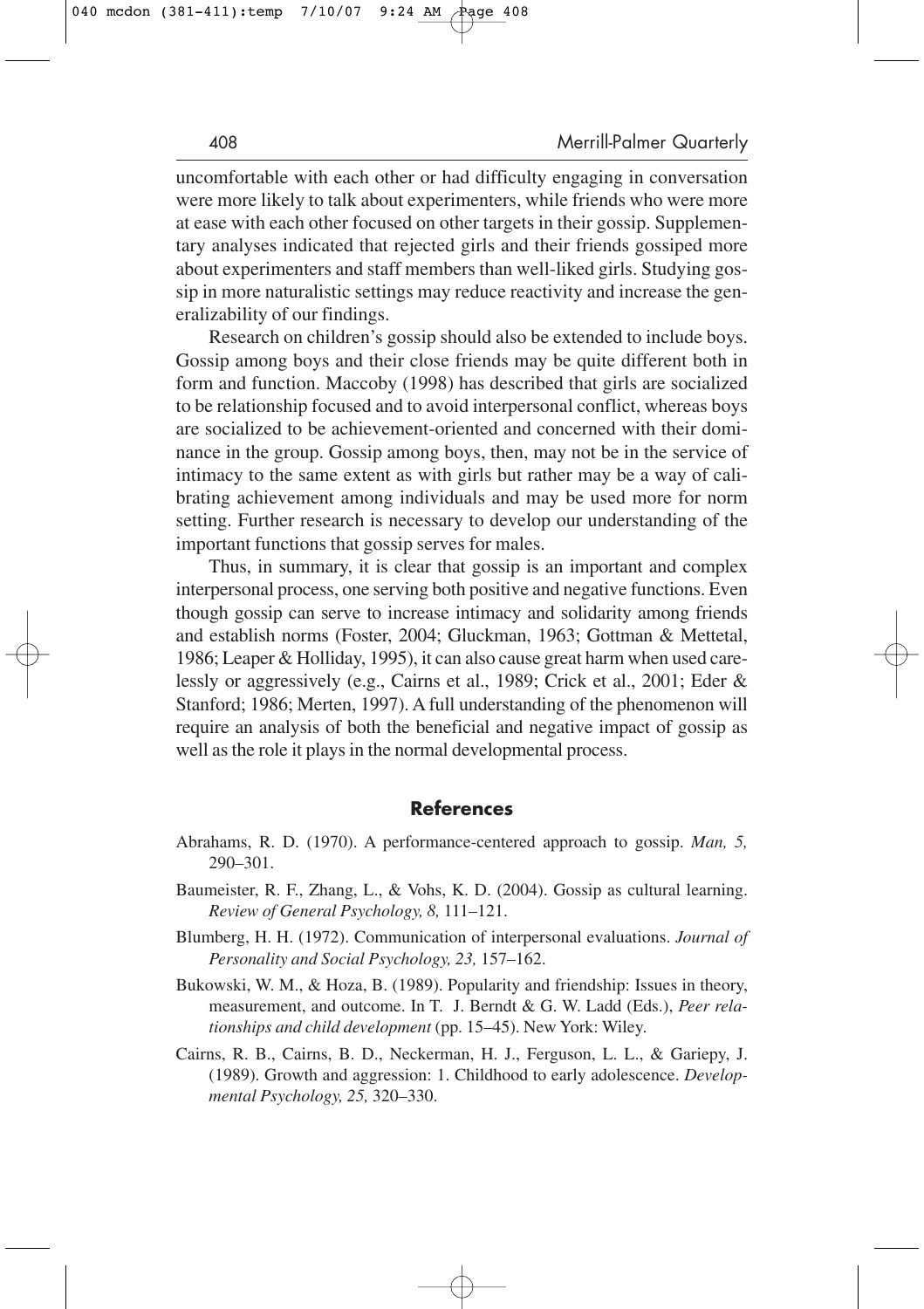- Cillessen, A. H. N., & Mayeux, L. (2004). From censure to reinforcement: Developmental changes in the association between aggression and social status. *Child Development, 75,* 147–163.
- Coie, J. D., Dodge, K. A., & Coppotelli, H. (1982). Dimensions and types of social status: A cross-age perspective. *Developmental Psychology, 18,* 557–570.
- Crick, N. R. (1997). Engagement in gender normative versus nonnormative forms of aggression: Links to social-psychological adjustment. *Developmental Psychology, 33,* 610–617.
- Crick, N. R., & Grotpeter, J. K. (1995). Relational aggression, gender and socialpsychological adjustment. *Child Development, 6,* 710–722.
- Crick, N. R., Nelson, D. A., Morales, J. R., Cullerton-Sen, C., Cassas, J. F., & Hickman, S. E. (2001). Relational aggression in childhood and adolescence: I hurt you through the grapevine. In J. Juvonen & S. Graham (Eds.), *Peer harassment in school: The plight of the vulnerable and victimized* (pp. 196–214). New York: Guilford.
- Derlega, V. J., & Chaiken, A. L. (1977). Privacy and self-disclosure in social relationships. *Journal of Social Issues, 33,* 102–115.
- Dunbar, R. I. M. (2004). Gossip in evolutionary perspective. *Review of General Psychology, 2,* 100–110.
- Eckert, P. (1990). Cooperative competition in adolescent "girl talk." *Discourse Processes, 13,* 91–122.
- Eder, D., & Enke, J. L. (1991). The structure of gossip: Opportunities and constraints on collective expression among adolescents. *American Sociological Review, 56,* 494–508.
- Eder, D., & Stanford, S. (1986). The development and maintenance of interactional norms among early adolescents. *Sociological Studies of Child Development, 1,* 283–300.
- Fine, G. A. (1977). Social components of children's gossip. *Journal of Communications, 27,* 181–185.
- Foster, E. K. (2004). Research on gossip: Taxonomy, methods, and future directions. *Review of General Psychology, 8,* 78–99.
- George, T. P., & Hartmann, D. P. (1997). Friendship networks of unpopular, average, and popular children. *Child Development, 67,* 2301–2316.
- Ginsberg, D., Gottman, J., & Parker, J. (1986). The importance of friendship. In J. M. Gottman & J. G. Parker (Eds.), *Conversations with Friends* (pp. 3–50). New York: Cambridge University Press.
- Gluckman, M. (1963). Gossip and scandal. *Current Anthropology, 4,* 307–316.
- Gottman, J., and Mettetal, G. (1986). Speculations about social and affective development: Friendship and acquaintanceship through adolescence. In J. M. Gottman & J. G. Parker (Eds.), *Conversations with friends* (pp. 3–50). New York: Cambridge University Press.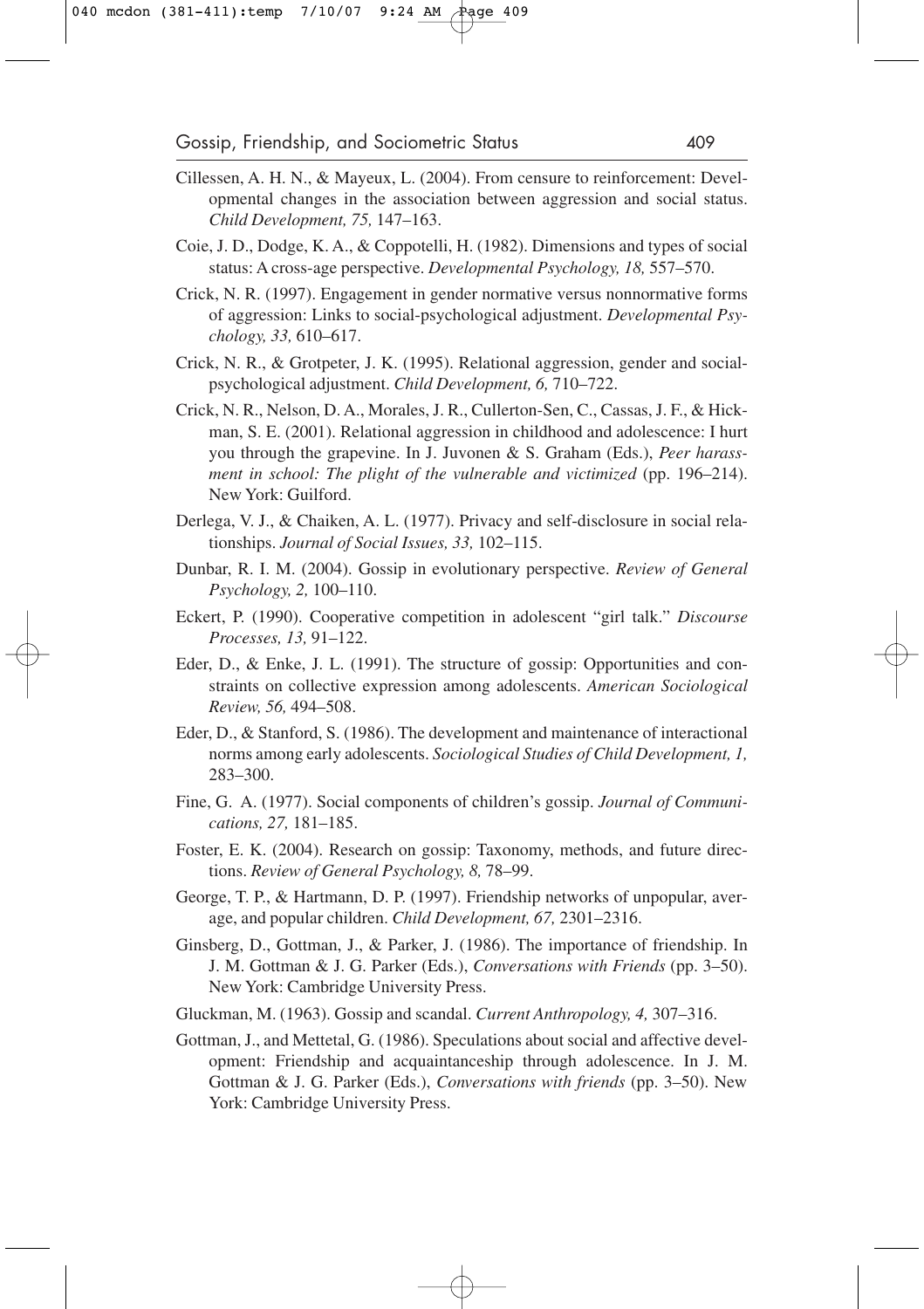- Hannerz, U. (1967). Gossip networks and culture in a Black American ghetto. *Ethnos, 32,* 35–59.
- Hartup, W. W. (1996). The company they keep: Friendships and their developmental significance. *Child Development, 67,* 1–13.
- Hollingshead, A. B. (1979). *Four-Factor Index of Social Status.* Unpublished manuscript.
- Kuttler, A. F., Parker, J. G., & La Greca, A. M. (2002). Developmental and gender differences in preadolescents' judgments of the veracity of gossip. *Merrill-Palmer Quarterly, 48,* 105–132.
- Lagerspetz, K. M. J., Bjorkqvist, K., & Peltonen, T. (1988). Is indirect aggression more typical of females? Gender differences in aggressiveness in 11- to 12 year-old children. *Aggressive Behavior, 14,* 403–414.
- Lansford, J. E., Putallaz, M., Grimes, C. L., Schiro-Osman, K. A., Kupersmidt, J. B., & Coie, J. D. (2006). Perceptions of friendship quality and observed behaviors with best friends: How do sociometrically rejected, average, and popular girls differ? *Merrill-Palmer Quarterly, 52,* 694–719.
- Leaper, C., & Holliday, H. (1995). Gossip in same-gender and cross-gender friends' conversations. *Personal Relationships, 2,* 237–246.
- Levin, J., & Arluke, A. (1985). An exploratory analysis of sex differences in gossip. *Sex Roles, 12,* 281–286.
- Maccoby, E. E. (1986). Social groupings in childhood: Their relationship to prosocial and antisocial behavior in boys and girls. In D. Olweus, J. Block, & M. Radke-Yarrow (Eds.), *Development of antisocial and prosocial behavior: Research, theories, and issues* (pp. 263–284). New York: Academic Press.
- Maccoby, E. E. (1998). *The two sexes: Growing up apart, coming together.* Cambridge: Harvard University Press.
- Merten, D. E. (1997). The meaning of meanness: Popularity, competition, and conflict among junior high school girls. *Sociology of Education, 70,* 175–191.
- Noon, M., & Delbridge, R. (1993). News from behind my hand: Gossip in organizations. *Organization Studies, 14,* 23–36.
- Parker, J. G., & Asher, S. R. (1993). Friendship and friendship quality in middle childhood: Links with peer group acceptance and feelings of loneliness and social dissatisfaction. *Developmental Psychology, 29,* 611–621.
- Parker, J., & Gottman, J. (1989). Social and emotional development in a relational context: Friendship interaction from early childhood to adolescence. In T. Berndt, & G. Ladd (Eds.), *Peer relations in child development* (pp. 95–131). New York: Wiley.
- Parker, J. G., & Seal J. (1996). Forming, losing, renewing, and replacing friendships: Applying temporal parameters to the assessment of children's friendship experiences. *Child Development, 67,* 2248–2268.